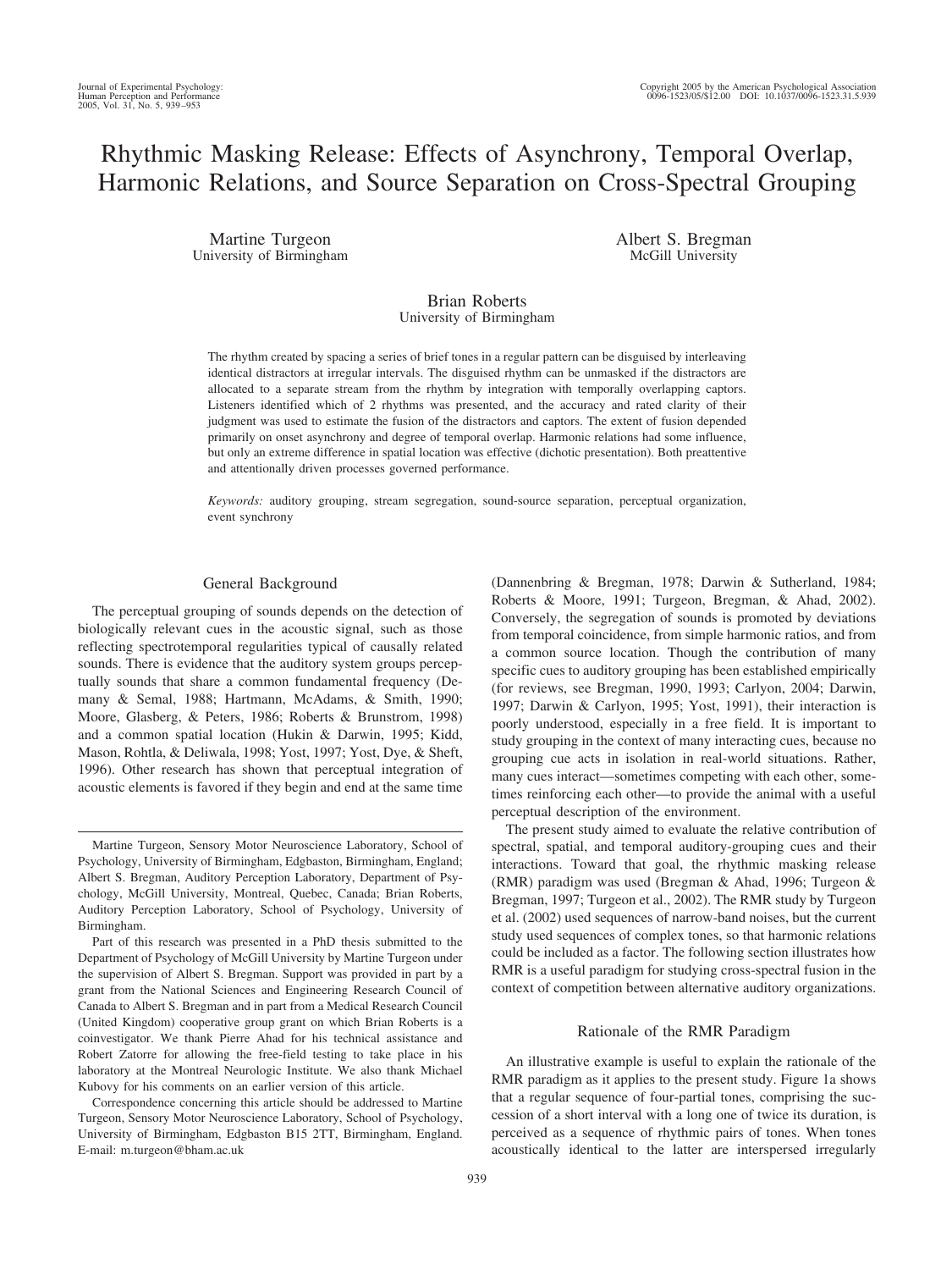|          | a) Regular Sequence:<br>Perceived Rhythm |  |  |  | Masked Rhythm | b) Distractors are added: c) Captors are added:<br>Perceived Rhythm |  |  |  |  |  |  |
|----------|------------------------------------------|--|--|--|---------------|---------------------------------------------------------------------|--|--|--|--|--|--|
| requency |                                          |  |  |  |               |                                                                     |  |  |  |  |  |  |
|          |                                          |  |  |  |               |                                                                     |  |  |  |  |  |  |
|          |                                          |  |  |  |               |                                                                     |  |  |  |  |  |  |
|          |                                          |  |  |  |               |                                                                     |  |  |  |  |  |  |
|          |                                          |  |  |  |               |                                                                     |  |  |  |  |  |  |
| Fima     |                                          |  |  |  |               |                                                                     |  |  |  |  |  |  |

*Figure 1.* Rhythmic masking release with complex tones. a: A regular sequence of complex tones (open rectangles) is perceived as rhythmic when presented in isolation. b: Embedding an irregular sequence of identical tones as distractors (filled rectangles) within this regular sequence perceptually masks the rhythm. c: The rhythm is released from masking when harmonically related tones of different frequencies (captors) are added simultaneously to the distractors (additional filled rectangles not preceded by open rectangles). Note that this schematic is not intended to reflect accurately the time intervals between the rhythmic tones or the number of distractors inserted in these intervals.

among them, the rhythm is no longer heard (see Figure 1b). The rhythm is perceptually camouflaged, because no acoustic property distinguishes the regular subset of tones (open rectangles) from the irregular one (filled rectangles). We refer to the regular tones as *rhythmic targets* (Ts) and to the irregular tones as *distractors* (Ds). Although the Ds do not mask the individual Ts, they mask their rhythmic sequential organization (see Figure 1a). The whole sequence shown in Figure 1b is referred to as the *masked rhythm*.

*Captor* (C) tones can be added simultaneously with the irregular Ds (these are the filled rectangles that have different frequency components from the tones of the masked rhythm in Figure 1c). The addition of these C tones should release the rhythm from masking if the common onset and offset times cause them to fuse perceptually with the irregular Ds (this is illustrated by the vertical grouping of the filled rectangles in Figure 1c). The newly formed distractor–captor units (DCs) have changed properties, such as a new timbre and pitch. In our example, the DCs have eight partials and the rhythmic tones have only four; furthermore, the low pitch of the DCs is an octave below that of the rhythmic tones. The perceptual fusion of the Ds and Cs distinguishes the components of the irregularly spaced sounds (the filled rectangles) from those of the regularly spaced ones (the open rectangles). The accurate perception of the rhythm is thus contingent on the cross-spectral fusion of the irregular Ds and Cs. Therefore, measuring the listener's ability to identify the embedded rhythm can provide an estimate of the degree of perceptual fusion of the Ds and Cs. We manipulated the spatial, spectral, and temporal relations between the Ds and Cs to see how their fusion was affected by these factors using a two-alternative single-interval task in which one of two rhythms was embedded in the sequence.

This paradigm can be seen as involving competition between alternative perceptual organizations. Suppose that the masked rhythm sequence and the Cs of Figure 1 are presented in different speakers. Whereas the shared F0 (fundamental frequency giving rise to low pitch) and speaker location of the Ts and Ds should promote their sequential grouping, the temporal coincidence and harmonic relations between the Ds and Cs should promote their simultaneous grouping. If common location and pitch overcome the grouping effects of temporal coincidence and harmonic relations, the rhythm should remain perceptually masked. However, if temporal coincidence and harmonic relations (among spatially and spectrally distributed components) win the competition, the Ds and Cs should fuse perceptually and the rhythm should be heard clearly.

## General Objectives and Hypotheses

One of the objectives of the study was to assess the relative importance of auditory-grouping cues by creating competition among them. Stimulus onset asynchrony (SOA) was expected to have a powerful effect on cross-spectral grouping, because it is a highly reliable cue for the segregation of sound-producing events (see Darwin & Carlyon, 1995). In a natural context, sounds coming from different environmental sources are likely to have some degree of temporal overlap; however, they are unlikely to be perfectly coincident in time. Given the adaptive value of detecting deviations from perfect temporal coincidence, an empirical question of interest was to estimate the physical range of tolerance for the perceived simultaneity of sound events. We expected that the minimum temporal deviation between two tones from perfect synchrony needed to trigger the perception of separate sound events would be in the range of 20 to 40 ms (e.g., Dannenbring & Bregman, 1978; Rasch, 1978). Indeed, Turgeon et al. (2002) obtained estimates in this range for noise bursts using the same RMR paradigm. Let us now turn to the free-field study, looking at how the spatial separation of sound sources interacts with two of the most robust cues for the perceptual fusion of concurrent tones: harmonicity and temporal coincidence.

## Experiment 1: Fusion of Complex Tones in a Free Field

#### *Specific Objectives and Hypotheses*

We expected simultaneity of onset and offset to make a much greater contribution to the fusion of complex tones than would their harmonic relations or their separation in space. This expectation was based on the high ecological validity of temporal coincidence for the perception of components as a single event as well as the empirical evidence showing its powerful effect on the fusion of components (Bregman & Pinker, 1978; Dannenbring & Bregman, 1978; Darwin & Ciocca, 1992; Darwin & Hukin, 1998; Darwin & Sutherland, 1984; Turgeon et al., 2002). Given the extensive evidence for the role of simple harmonic ratios in promoting perceptual integration (Demany & Semal, 1988; Hartmann et al., 1990; Moore et al., 1986; Roberts & Brunstrom, 1998), fusion at any given SOA should be higher for Ds and Cs sharing the same F0. Therefore, such differences in fusion should be reflected in different SOA thresholds.

Past results suggest that the perceptual organization of sounds is influenced by the spatial separation of their sources (Kidd et al., 1998; Yost, 1997; Yost et al., 1996). However, the results of a prior free-field RMR experiment (see Turgeon et al., 2002, Experiment 2), showed that presenting in different speakers noise-burst Ds and Cs (referred to as "maskers" and "flankers," respectively, in that article) diminished only weakly their fusion, compared with when they came from the same speaker. This can be contrasted with the strong effect of SOAs of 36 and 48 ms, which fully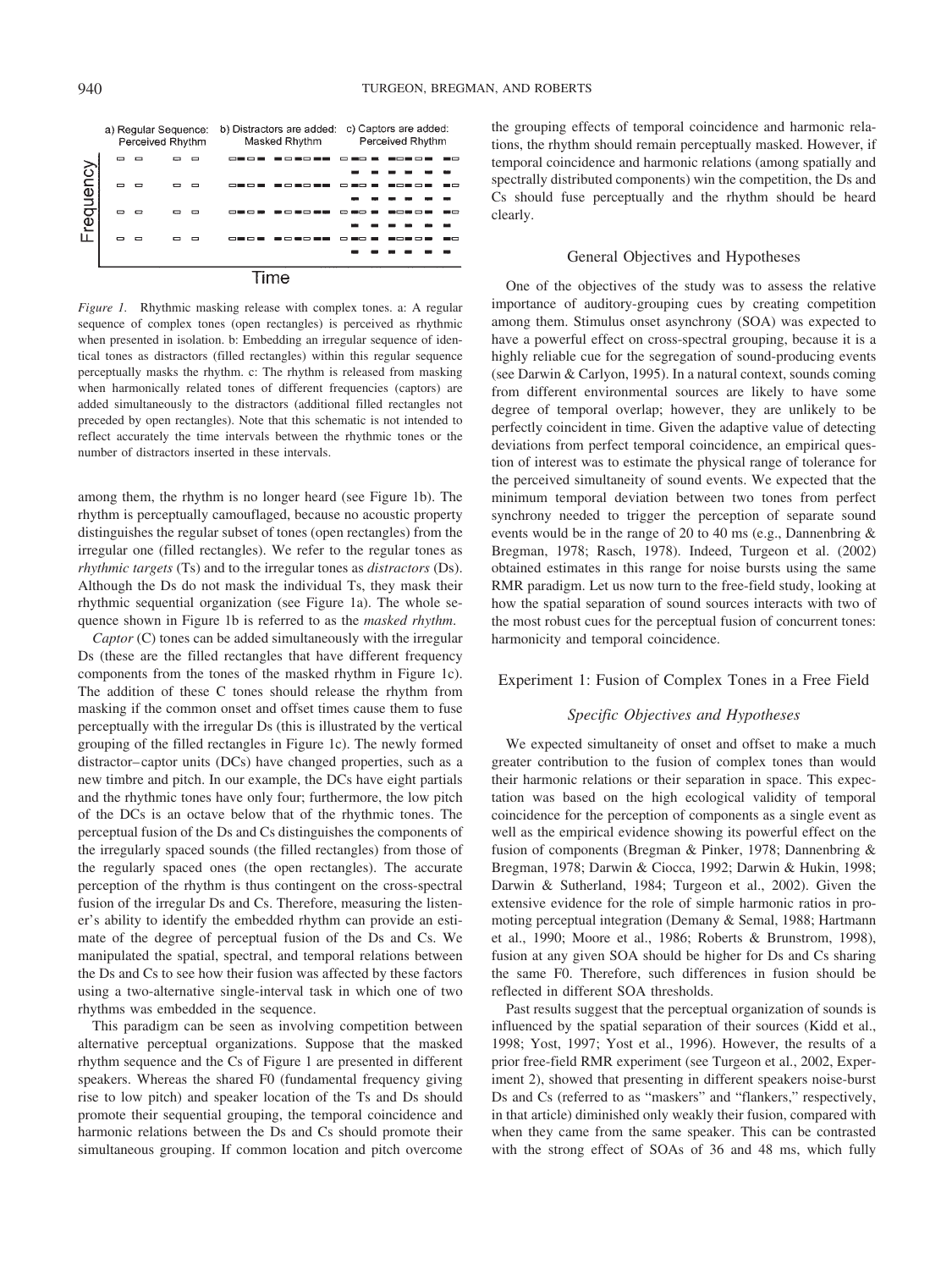segregated the Ds and Cs at all angular separations of their sources ( $\Delta\theta$ s) from 0° to 180°. The weak effect of  $\Delta\theta$ , compared with SOA, is probably related to temporal coincidence acting as a more robust cue than a common location in space for sound-source determination. Spatial information about an acoustic source is often unreliable or ambiguous, owing to the combined effects of diffraction, echoes, and reverberation (Bregman, 1990, pp. 36– 38). Therefore,  $\Delta\theta$  was expected to have at best a weak effect on cross-spectral fusion.

#### *Method*

#### *Participants*

There were 18 listeners, naive to the purpose of the experiment. All had normal hearing for the 250 – 8000 Hz frequency range, as assessed through a short air-conductance audiometric test.

#### *Stimulus Generation and Presentation*

All stimuli were synthesized at a sampling frequency of 20 kHz using MITSYN signal processing software (Henke, 1997) and presented via a 16-bit digital-to-analog converter (Data Translation 2823). Signals were low-pass filtered at 5 kHz through a Rockland Dual Hi/Lo Filter Model 852 using a flat amplitude (Butterworth) response with a 48-dB/octave roll-off. Listeners sat in front of a semicircular array of 13 speakers, each 1 m away from the listener. This arrangement allowed a maximum spatial separation between speakers of 180°. The speaker array was situated in a soundattenuating chamber of dimensions 2.2 m  $\times$  2.2 m  $\times$  1.5 m (height). Its walls were covered with Tempest acoustic material and 10-cm-thick Sonex sound-absorbing material to reduce reverberation. The ceiling was made of acoustic panels, and the floor was covered with a thick, absorbent carpet. For the source level used in this experiment, echoes and reverberation were reduced to below the level of the ventilation noise in the chamber (approximately 40-dB sound pressure level [SPL]).

The head of the listener rested on a semicircular support stand, so that the nose was pointing in the direction of the central speaker of the array. Although the stand constrained the possible head movements, it did not ensure that the head of the listener was completely immobile. Accordingly, each listener was explicitly instructed to keep his or her head immobile. The experimenter used a laser beam marker to monitor the position of the listener's head with a high degree of precision. Each four-partial tone was set, at each speaker location, to a level calibrated as equal to that of a 1-kHz tone presented at 66-dB SPL through the central speaker. The intensity was measured at "A" weighting with a General Radio Company sound-pressure meter (Type 1565-B).

The experiment was run online using a MAPLE program (Achim, Ahad, & Bregman, 1995). Because of the constraints of the available space and of keeping the listener's head immobile, the experimenter sat behind the speaker array and recorded the listener's responses, provided verbal feedback on accuracy, and initiated new trials. To facilitate the concentration of the listeners on the sounds, we dimmed the lights and used curtains to cover the front and back of the speakers. The curtains also dampened the propagation of sound behind the speaker array.

#### *Individual Tones of the Sequence*

*Temporal relations.* Each tone was 48-ms long, including 8-ms quarter-sine onset and offset ramps. Figure 2a shows that the Cs could be either simultaneous with the Ds or delayed by a constant SOA. Given the constant 48-ms duration of the D and C tones, SOAs of 0, 12, 24, 36, and 48 ms corresponded to temporal overlaps of 48 (full), 36, 24, 12, and 0 ms (none), respectively. The components of the Ts, Ds, and Cs were all in sine phase. When the Ds and Cs were harmonically related, the positive peaks



*Figure 2.* a: The temporal relations between the distractor (D) and captor (C) tones. The C tones could be simultaneous with the D tones or delayed by 12, 24, 36, or 48 ms. The different stimulus onset asynchronies (SOA) corresponded to different durations of temporal overlap between the C and D tones; these are indicated in the left columns. b: The no-C control where only D and acoustically identical target (T) rhythm tones were present.

of their waveforms were aligned at the pitch period throughout their time of overlap. The frequencies, temporal parameters (duration, onset, and offset) and energy (root-mean-square level) were the same for the Ts and the Ds.

*Spectral relations.* There were four possible spectra for the tones: the first four odd or even harmonics of 300 or 333 Hz at equal level. Note that the even-harmonic cases correspond to the first four consecutive harmonics of 600 or 666 Hz. In any condition, the same spectrum was used for every T and D tone in the sequence. Together, the Ts and Ds formed the masked-rhythm sequence, which was presented in isolation for the no-C control conditions (see Figure 2b). In all the other conditions, some C tones were added. When the Ts and Ds were odd harmonics of F0, the Cs were even harmonics and vice versa. The Cs either shared a common F0 with the Ds or not. For each of the four combinations of odd–even and F0 factors, there were two versions of the RMR sequence— distinguished by which of the Ds (and Ts) or the Cs had the higher pitch (even harmonics of F0) and which had the lower pitch (odd harmonics of F0). When Ds and Cs shared a common F0, their nearest harmonics were at least one equivalent rectangular bandwidth apart (Glasberg  $\&$  Moore, 1990). When Ds and Cs were on different F0s, the higher components (5 and above) would have shown a greater degree of within-band interaction.

*Spatial relations.* The masked-rhythm sequence (Ts and Ds) and the irregular Cs were either presented in the same central speaker or else in two different speakers equally distant from the central speaker. The speakers could be off center by 30°, 60°, or 90°; these relative positions of the sources of the Ds and Cs yielded three  $\Delta\theta$ s: 60°, 120°, and 180°.

#### *Structure of the Sequences*

Listeners were asked to discriminate between two rhythmic patterns. Each was repeated to form a sequence that had a total duration of 8.8 s, was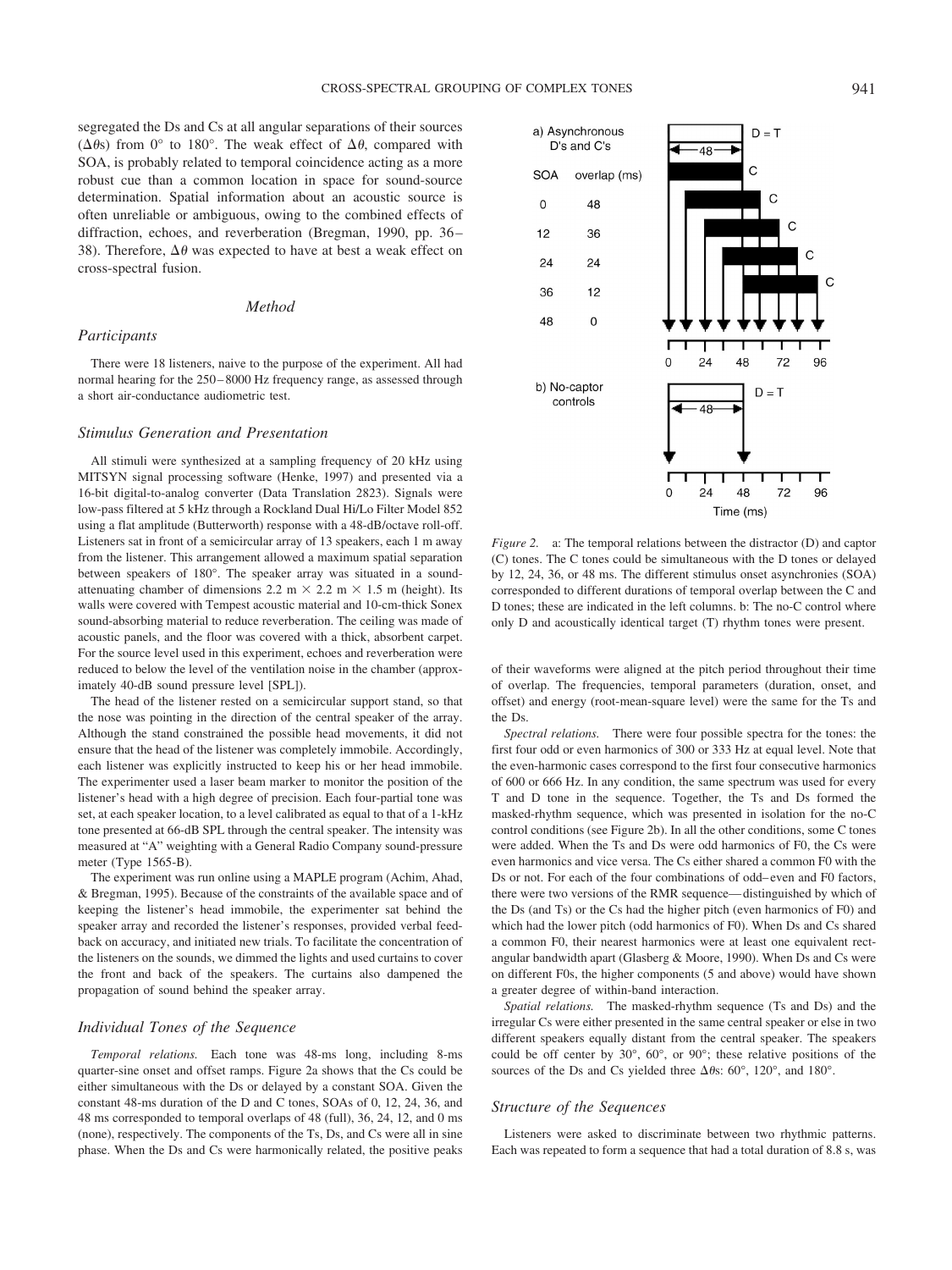composed of 15 tones, and had a mean tempo of 1.7 tones per second. The two rhythms were different arrangements of a short (384-ms) and a long (768-ms) intertone interval (ITI). These intervals correspond to 8 and 16 times the tone duration of 48 ms. Rhythm 1 repeated a cycle of short, long, short, and long ITIs three and a half times. Rhythm 2 repeated a cycle of short, long, long, and short ITIs three and a half times. This ensured that both rhythms began and ended with an alternation of short and long ITIs. Although the temporal structure of Rhythm 1 gave rise to perceptual grouping of tones by pairs, the structure of Rhythm 2 gave rise to one in which triplets alternated with a single tone.

The irregularly spaced Ds and Cs were inserted into the sequence during the short and long ITIs so as to ensure no temporal overlap with the Ts. Each D (or DC unit) was fitted into a 96-ms temporal window, which corresponds to the maximum duration of any DC unit, namely, the 48-ms D plus the 48-ms C for the 48-ms SOA condition. Depending on the SOA value, a silence was added to complete the 96-ms total duration. Similarly, there was also a 48-ms silence after each 48-ms D in the no-C controls. Each 192-ms interval  $(2 \times 96 \text{ ms})$  contained one D or DC unit (as appropriate for the condition) with an onset time randomly chosen in the range 0 –96 ms within this interval. Therefore, each short and long ISI contained two and four irregular Ds, respectively. The variability in the distribution of irregular intervals was the same in all conditions and was intended to render the timing of successive Cs (when present) useless as a cue to the target rhythm.

To prevent listeners from directing their attention to the beginning or the end of the sequence, we started the irregular tones at a variable time before, and we ended at a variable time after, the regular ones. A random number of 192-ms intervals, from 1 to 11, with one irregular D each, was played before the rhythm began. The remaining number of 192-ms intervals required to complete a total of 12 was played after the rhythm had stopped so that the total duration of the sequence was kept constant across trials.

#### *Design*

In terms of spectral relations, eight of the possible pairings of the Ds and Cs were used (for full details, refer back to the section *Individual Tones of the Sequence*). Four of these pairings were harmonically related (same-F0 conditions) and four were not (different-F0 conditions). Each of these combinations was presented at five SOAs (0, 12, 24, 36, or 48 ms) and four  $\Delta\theta$ s (0°, 60°, 120°, or 180°). For each  $\Delta\theta$ , there were two presentations, one with the masked rhythm in the left hemifield and one in the right. This gives 320 stimuli ( $8 \times 5 \times 4 \times 2$ ). In addition, no-C controls (64 stimuli) were included as baselines for all combinations of D F0 and angular separation. The purpose of the no-C controls was to verify that the rhythm was camouflaged perceptually by the Ds for each F0 and location. The full set of stimuli was presented in random order across trials.

## *Procedure*

The listeners had to judge which one of the two rhythms was embedded in the sequence and how clearly it was heard on a 5-point scale, where  $1 =$ *guessing*,  $2 = \text{very unclear}$ ,  $3 = \text{unclear}$ ,  $4 = \text{clear}$ , and  $5 = \text{very clear}$ . After each trial, verbal feedback about the accuracy of rhythm identification was provided. There was a short training session in which listeners heard a warning tone followed by one of the two rhythms in isolation. They were instructed to direct their attention to the location of the warning tone and to indicate which of the two rhythms was then played. One of the two rhythms was played at one of the speaker locations (chosen randomly on each trial) until the listeners reached the criterion of 10 consecutive correct identifications. This training session was followed by a practice session in which each combination of SOA,  $\Delta\theta$ , and harmonicity was randomly presented. This session allowed the listeners to become familiar with the task and ensured stable performance during the experimental sessions. During the experiment proper, a 1000-Hz warning tone was played on each trial, just before and in the same speaker as the masked rhythm, so that listeners could direct their attention to the location of the forthcoming rhythm. The head of the listener remained still throughout each block of trials.

# *RMR as an Estimate of the Degree of Perceptual Fusion in a Free Field*

When the Ds and Cs perceptually fuse, they form DC units with changed properties. For instance, when 600-Hz F0 Ds are presented simultaneously with 300-Hz F0 Cs, in speakers separated by 120°, they acquire a 300-Hz pitch and their perceived location is somewhere between the central speaker and the speaker presenting the Cs. These new properties of the DC units allow the listener to hear them as distinct from the rhythmic tones, which are still perceived as coming from the veridical speaker location (60° from center in this example) and having a 600-Hz pitch. The observed fusion of the Ds and Cs was not all or none. Rather, the more the irregular Ds and Cs fused, the clearer the rhythm was perceived.

## *Results and Discussion*

#### *Measures of Sensitivity to the Target Rhythm*

For a given condition, the accuracy measure used was the proportion of correct rhythm identifications  $(P_c)$ . In addition to the objective  $P_c$  measure, the rated clarity (RC) of the identified rhythm provides a subjective assessment of the degree of fusion of the D and C tones. Given the single-interval nature of the task, the response-bias indices  $c$  were computed for the  $P<sub>c</sub>$  scores (Macmillan & Creelman, 1991). There was no evidence of systematic response bias in any of the experiments reported here and so  $P_c$ scores were not converted to detection indices,  $d'$ . Instead, the  $P_c$ scores were arcsine transformed for the analysis of variance (ANOVA) to account for the compression that occurs as  $P_c$  scores approach the ceiling of 1.0 (Howell, 2002, pp. 347–348).

#### *Computation of SOA Thresholds*

SOA thresholds were determined for individual psychometric functions to estimate the minimum onset asynchrony leading to the perception of the concurrent Ds and Cs as separate sound events. SOA thresholds were evaluated for eight spectro–spatial relations between the Ds and Cs: common F0 at  $\Delta\theta$ s of 0°, 60°, 120°, and 180° and their counterparts with different F0s. Each participant's SOA threshold was determined by fitting the psychometric function using a Weibull (1951) function, which minimizes the mean square estimates of error for  $P_c$  as a function of SOA. For a given participant, the SOA threshold was estimated as the value yielding a P<sub>c</sub> of 0.75. For some participants, the SOA threshold could not be determined from the fitted function, because of either a ceiling performance (all  $P_c$ s higher than 0.75) or a below-threshold performance (all  $P_c$ s lower than 0.75). Above-threshold performance was observed mainly for the harmonic condition at  $0^{\circ} \Delta \theta$ . Participants whose performance was all above or below threshold in a given condition were not used to estimate the mean SOA threshold for that condition. The majority of participants were included in the mean threshold for each of the eight spectro–spatial conditions (minimum  $N = 10$ ). The mean goodness of fit  $(r^2)$  ranged from 0.95 to 0.97 ( $p < .05$  in all cases).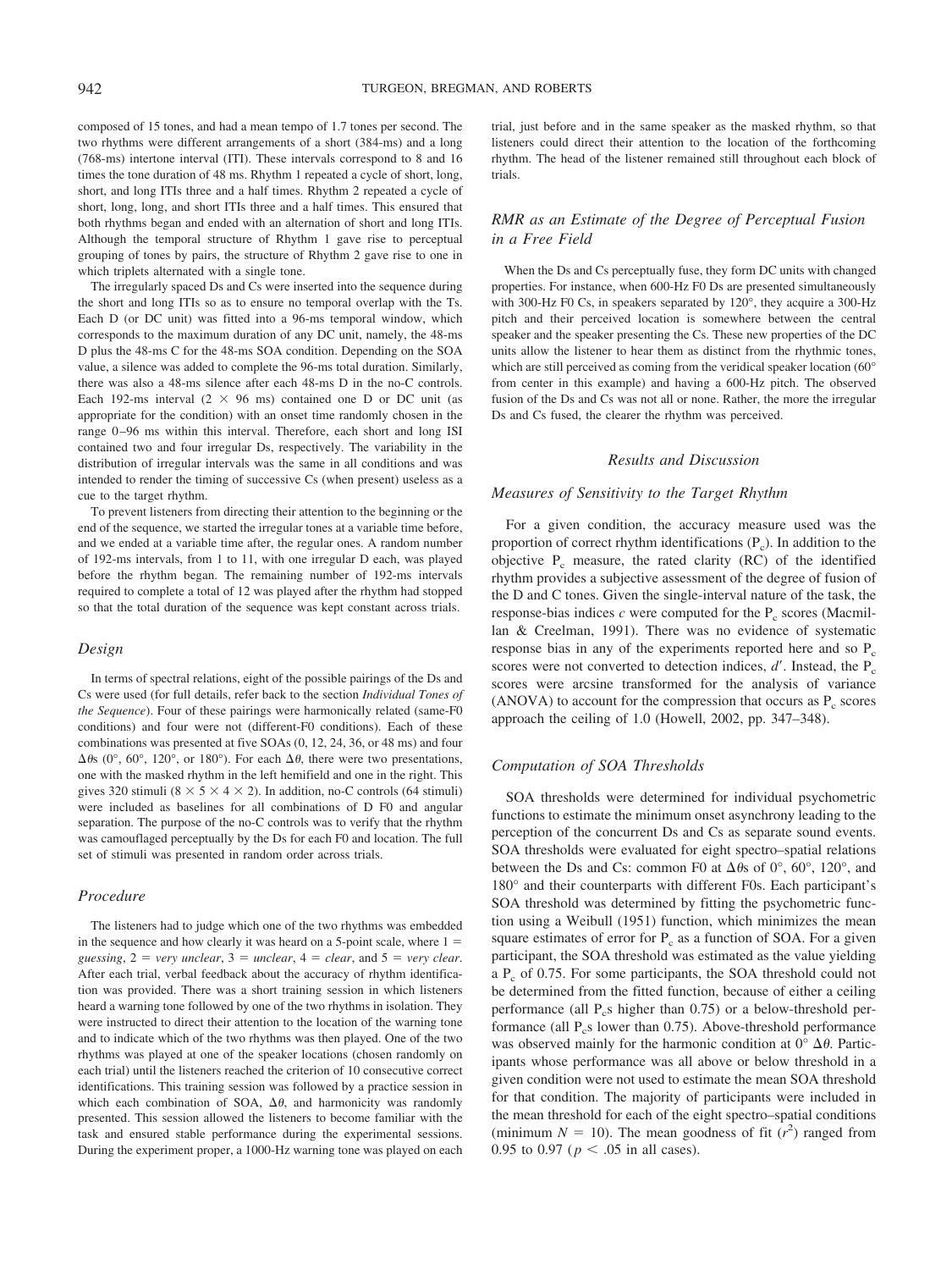#### CROSS-SPECTRAL GROUPING OF COMPLEX TONES 943

## *Description of the Main Trends*

An exploratory four-way ANOVA on the transformed  $P_c$  scores showed that the main effect of D F0 and of its interaction with other factors were not significant. Therefore, the transformed  $P_c$ scores and the RC scores were collapsed across the four levels of D F0, and three-way within-subjects ANOVAs were performed on the two sets of scores. A conservative Greenhouse-Geisser criterion (Howell, 2002) was used to assess the significance of each effect. Figure 3 displays the  $P_c$  scores (top panels) and the RC scores (bottom panels) for the same-F0 condition (left-hand panels) and for the different-F0 condition (right-hand panels).

*No-C controls.* The top panels of Figure 3 indicate that the four no-C controls yielded mean  $P_c$  scores between 0.53 and 0.56. Intersubject standard errors (*SE*s) were between 0.03 and 0.05. These values did not differ significantly from chance, as would be expected if the rhythm was perceptually masked in the absence of Cs. The  $P_c$  scores are consistent with the RC ones, shown in the bottom panels of the figure; these are close to 1, which corresponds to *guessing*.

*Effect of SOA and temporal limits for event segregation.* The temporally coincident Ds and Cs strongly fused perceptually, as indicated by the high  $P_c$  and RC scores at 0-ms SOA for both same- and different-F0 conditions. At 0-ms SOA, the mean RC scores were all close to the maximum RC of 5.0 (very clear) and the  $P_c$  scores were all at ceiling (i.e., 0.99 or 1.00). This was true for all  $\Delta \theta$ s tested. This suggests that onset synchrony caused frequency components to be perceptually fused, regardless of whether they were harmonically related and regardless of whether they came from the same or different locations. The top panels of Figure 3 show a clear monotonic decrease in  $P_c$  as a function of SOA,  $F(4, 32) = 81.24, p < .001$ . The bottom panels of the figure show that this also holds for RC scores,  $F(4, 32) = 143.11$ ,  $p <$ .001. This robust effect of SOA on the fusion of the Ds and Cs is consistent with the results for the fusion of brief noise bursts in a free field (Turgeon et al., 2002). However, it is noteworthy that two-tailed  $t$  tests showed that  $P_c$  scores for an SOA of 48 ms were significantly greater than for the no-C control, whether the Ds and Cs shared the same F0,  $t(17) = 2.66$ ,  $p < .05$ , or not,  $t(17) = 3.41$ ,



*Figure 3.* The mean proportion correct (P<sub>c</sub>) of rhythm identifications (a and b) and rated clarity scores (c and d) are shown with intersubject standard errors  $(N = 18)$ . Both measures decrease monotonically as a function of stimulus onset asynchrony, whether the distractor (D) and captor (C) tones share a common fundamental frequency (F0; a and c) or not (b and d). The degree of fusion between the D and C tones appears to be independent of the angular separation of the sound sources, whether it is assessed through  $P_c$  or rated clarity scores. The right-most symbols indicate the near-chance-level performance for each of the angular positions of the no-C controls (i.e., masked-rhythm only). These served as baselines for the corresponding conditions with Cs. The angular separation values quoted for the no-C controls are relative to  $0^\circ$  azimuth, and hence half the value of their counterparts, for which the Cs were presented at an equal distance from the center as the masked rhythm in the other hemifield. Error bars represent intersubject standard errors.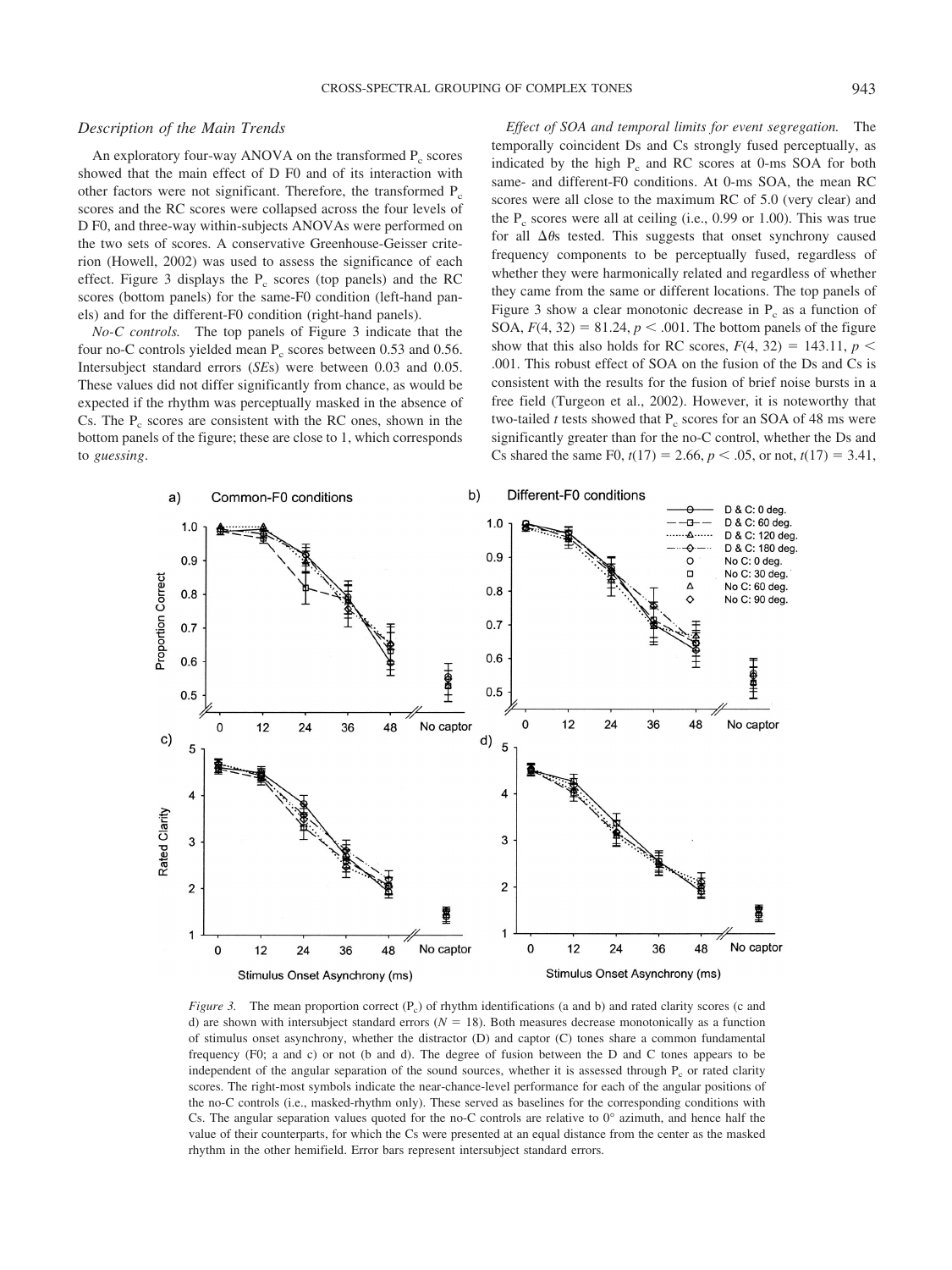$p \leq 0.01$ . This above-chance performance is surprising given that there is no temporal overlap between Ds and Cs at this SOA. This finding is discussed further in the discussion of Experiment 3.

Figure 4 shows the mean SOA thresholds estimated for the eight spectro–spatial conditions. These results suggest that an SOA of about 30 – 40 ms triggers the perception of brief tones as separate events. This finding agrees with the literature on auditory grouping, reviewed by Darwin and Carlyon (1995), showing that an SOA of 30–40 ms is required for removing a partial from contributing to the overall timbre and lateralization of a complex sound. A similar SOA is needed to hear two events in a mixture that would sound unified in the absence of an SOA (Dannenbring & Bregman, 1978; Rasch, 1978). In contrast, the SOA needed to prevent a partial from influencing the computation of the low pitch of a complex tone is about 300 ms (Darwin & Ciocca, 1992). This discrepancy between the temporal limits for pitch and event perception may be related to differences in their underlying neural mechanisms (Brunstrom & Roberts, 2000).

*Effect of spectral and spatial factors.* Overall, the P<sub>c</sub> and RC scores tended to be slightly higher for Ds and Cs that shared a common F0 (Figures 3a and 3c) than for those that did not (Figures 3b and 3d). It is the consistency of the harmonicity effect across individual listeners for SOA values of 12, 24, and 36 ms that probably accounts for its statistical significance for both  $P_c$  scores,  $F(1, 17) = 6.22, p < .05$ , and RC scores,  $F(1, 17) = 69.21, p < .05$ .001. For  $P_c$  scores, the effect of harmonicity depended on the SOA value, the effect being absent when there was either a full overlap or no overlap. This is shown by the significant two-way interaction between SOA and harmonicity on RC scores,  $F(3, 55) = 3.97$ ,  $p <$ .05; note also that this interaction term approaches significance for the transformed P<sub>c</sub> scores,  $F(3, 54) = 2.33$ ,  $p = .08$ . The absence of any harmonicity effect at 0-ms SOA is probably due to the near-ceiling performance, and the lack of such an effect at 48-ms SOA is unsurprising given that the Ds and Cs do not temporally overlap.



*Figure 4.* Mean stimulus onset asynchrony (SOA) thresholds, with intersubject standard errors (shown by the error bars), as a function of the angular separation between the distractors (and target rhythm) and the captors, when they have a common fundamental frequency (F0; filled circles) and when they do not (open circles). Individual SOA thresholds were determined from the 0.75 proportion-correct level of the best-fitting Weibull psychometric function for each condition.

There was no main effect of source separation on rhythm discrimination,  $F(2, 39) = 0.69$ ,  $p > .50$ , although there was a small but significant effect on the subjective RC scores,  $F(2, 29) =$ 3.64,  $p < .05$ . There was also a small but significant interaction between SOA and  $\Delta\theta$  for the RC scores,  $F(6, 99) = 3.27, p < .01$ . Figure 4 shows that the mean SOA thresholds were highly consistent across the different spatial and spectral relations of the Ds and Cs. The mean thresholds all fell between 32.42 ms (for  $\Delta\theta$  of 120° and different F0s) and 36.72 ms (for  $\Delta\theta$  of 180° and the same F0). Harmonicity and spatial separation thus seem to affect only slightly the temporal disparity needed for the perception of separate events in the RMR paradigm.

It is worth noting that for Ds sharing a common F0 with the Cs, there was very little difference in  $P_c$  scores between the low-pitch Ds (i.e., odd harmonics of 300- or 333-Hz F0) and their high-pitch counterparts (i.e., even harmonics of 300- or 333-Hz F0). The Ts and DC units can be differentiated by pitch and timbre in the latter configuration but only by timbre in the former. Clearly, a difference in low pitch is not required to segregate Ts and DC units—a difference in timbre is quite sufficient.

#### *Summary of Results*

Temporal coincidence, and deviations from it induced by onset asynchrony, was by far the most important factor for the perception of short-duration tones (DC units) as one or two sounds. Whereas Ds and Cs fused into a single DC event when they were synchronous, they were segregated as two distinct events when they were separated by an SOA of about 35 ms. Strong perceptual fusion was clearly shown by the near-perfect rhythm identification at 0-ms SOA. On the other hand, clear segregation was shown by worse performance at 48-ms SOA. Intermediate values of SOA of 12, 24, and 36 ms produced intermediate degrees of grouping in which the Ds and Cs were neither fully fused nor fully segregated.

Despite the ecological validity of simple harmonic ratios for sound-source determination, this factor only contributed weakly to the fusion of spectrally and spatially distributed brief tones at intermediate asynchronies in the present study. Nonetheless, the greater fusion induced by harmonicity (same-F0 conditions vs. different-F0 conditions) was significant, despite the fact that DC units in the different-F0 conditions would have involved greater within-band interactions. These interactions would have made the components of the Cs and Ds less distinguishable from one another, hence overestimating the degree of fusion. Furthermore, the short duration (48 ms) of the tones and the even shorter periods of overlap between the Cs and Ds (from 48 to 0 ms) probably contributed to the weak effect of harmonicity on the observed perceptual fusion. Indeed, there is evidence that the perception of short complex tones as unified tolerates greater departures from harmonic relations among their partials than for otherwise equivalent tones of longer duration (e.g., Moore, 1987).

The angular separation of the sources did not affect fusion at all, regardless of whether it was estimated from  $P_c$  scores or from SOA thresholds. Overall, the present results suggest a limited or absent contribution of sound-source separation in space to sound-source segregation over time, at least when sources are concurrently active. This finding is consistent with earlier studies indicating that sound localization can be a weak cue for influencing simultaneous grouping (e.g., Broadbent & Ladefoged, 1957; Darwin, 1997).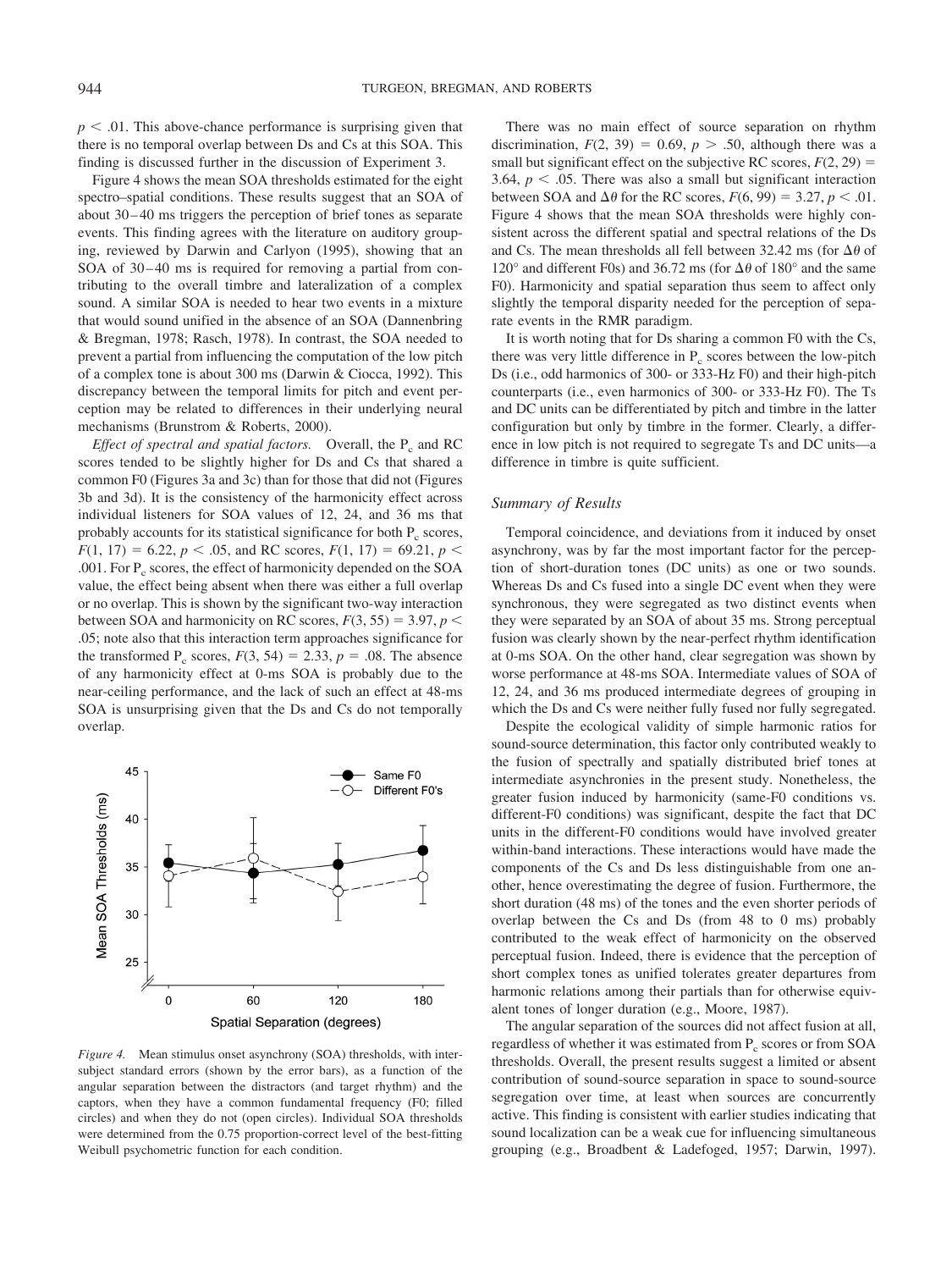Experiment 2 explored whether dichotic separation would be more efficient for sound segregation, as it represents the extreme case of interaural difference.

## Experiment 2: Fusion of Complex Tones Under Diotic and Dichotic Presentation

# *Objectives and Hypotheses*

This experiment was intended to maximize any possible effects of spatial separation by presenting the masked rhythm (T and D tones) and the C tones in opposite ears. By using otherwise identical complex tones to those used in Experiment 1, we also hoped to generalize the observed effects of SOA and harmonicity on fusion in a free-field context to fusion under headphone presentation. Dichotic presentation was expected to result in significantly lower binaural fusion relative to diotic presentation. Indeed, Turgeon et al. (2002) showed in a prior RMR study that dichotic presentation reduces the fusion of noise bursts by more than the effect of source separation in a free field. Given that the paradigm, task, stimulus structure, computation of the results, and statistical analyses are essentially the same as those of Experiment 1, the *Method* and *Results and Discussion* sections are restricted to identifying what is different in Experiment 2.

#### *Method*

The stimuli were presented through Sony NR-V7 headphones at 67-dB SPL ("A" weighting) to listeners seated in a sound-attenuating chamber (Industrial Acoustics, 1202). Listeners initiated new trials and recorded their responses directly via the computer and were provided with on-screen feedback about the accuracy of rhythm identification at the end of each trial.

The masked-rhythm sequence (Ts and Ds) and the irregular Cs were either presented in both ears or in separate ears. Diotic and dichotic conditions were presented in separate blocks of trials, with the order counterbalanced across participants; all other factors were randomized within each block. For the dichotic presentation, the masked rhythm was presented in the same ear (left or right) throughout a block of trials. The Cs, when present, were presented in the contralateral ear. Note that the dichotic no-C controls are, in effect, monaural presentations. There were 4 replications for each combination of DC pairing (8 levels)  $\times$  SOA (5 levels)  $\times$ spatial separation (2 levels), giving a total of 320 stimuli. There were also 4 replications for each no-C control (64 stimuli).

#### *Results and Discussion*

#### *Description of the Main Trends*

As for Experiment 1, the transformed  $P<sub>c</sub>$  scores and the RC scores were analyzed using three-way within-subjects ANOVAs. Figure 5a displays the  $P_c$  scores and Figure 5b displays the RC scores for the conditions tested, collapsed over the four levels of D F0. The diotic and dichotic (monaural) no-C controls yielded mean Pc scores of 0.53 and 0.56 (intersubject *SE*s of 0.03 for both) and mean RC scores of 2.32 ( $SE = 0.32$ ) and 1.69 ( $SE = 0.20$ ), respectively. These values are shown by the isolated bold symbols in Figure 5. Although listeners did not consistently report guessing the target rhythm, the near-chance rhythm-identification performance obtained for the no-C controls verified that the rhythm was perceptually masked in the absence of Cs.



*Figure 5.* The mean proportion correct of rhythm identifications (a) and rated clarity scores (b) are shown with intersubject standard errors (denoted by the error bars;  $N = 18$ ). Both measures decrease monotonically as a function of stimulus onset asynchrony. The scores are consistently higher (i.e., more fusion) for the diotic than the dichotic presentation of the distractor and captor tones (squares vs. circles). Scores also tend to be higher when the distractors and captors share a common fundamental frequency (F0) than when they do not (filled vs. open symbols). The diotic (bold square) and monaural (bold circle) no-captor controls served as baselines for the diotic and dichotic conditions, respectively. Performance for these controls is close to chance.

Figure 5 shows a clear monotonic decrease in  $P_c$  scores with SOA in all conditions,  $F(2, 40) = 68.96$ ,  $p < .001$ . The same holds for RC scores,  $F(2, 30) = 35.73$ ,  $p < .001$ . From the 0-ms to the 48-ms SOA, the mean  $P_c$  scores decreased from 0.88 (at least) to 0.68 (at most), and the RC scores decreased from 4.5 (at least) to 2.6 (at most). These results suggest that asynchrony decreases the fusion of brief tones across the spectrum and across ears. The dichotic conditions (symbols  $=$  circles) yielded smaller mean P<sub>c</sub> scores than their diotic counterparts (symbols  $=$  squares),  $F(1, 1)$  $17) = 27.55, p < .001$ , particularly at 0-ms,  $t(17) = 2.80, p < .05$ , and 12-ms SOA,  $t(17) = 2.84$ ,  $p < .05$ . Of course, one might expect to observe the greatest effect of the diotic– dichotic distinction when there is most temporal overlap between the Ds and Cs.

The  $P_c$  scores show that the Ds and Cs with a common F0 (filled symbols) tended to fuse more than those with a different F0 (open symbols),  $F(1, 17) = 8.55$ ,  $p < .01$ . That the effect of spectral relations depended on the magnitude of the SOA is reflected in the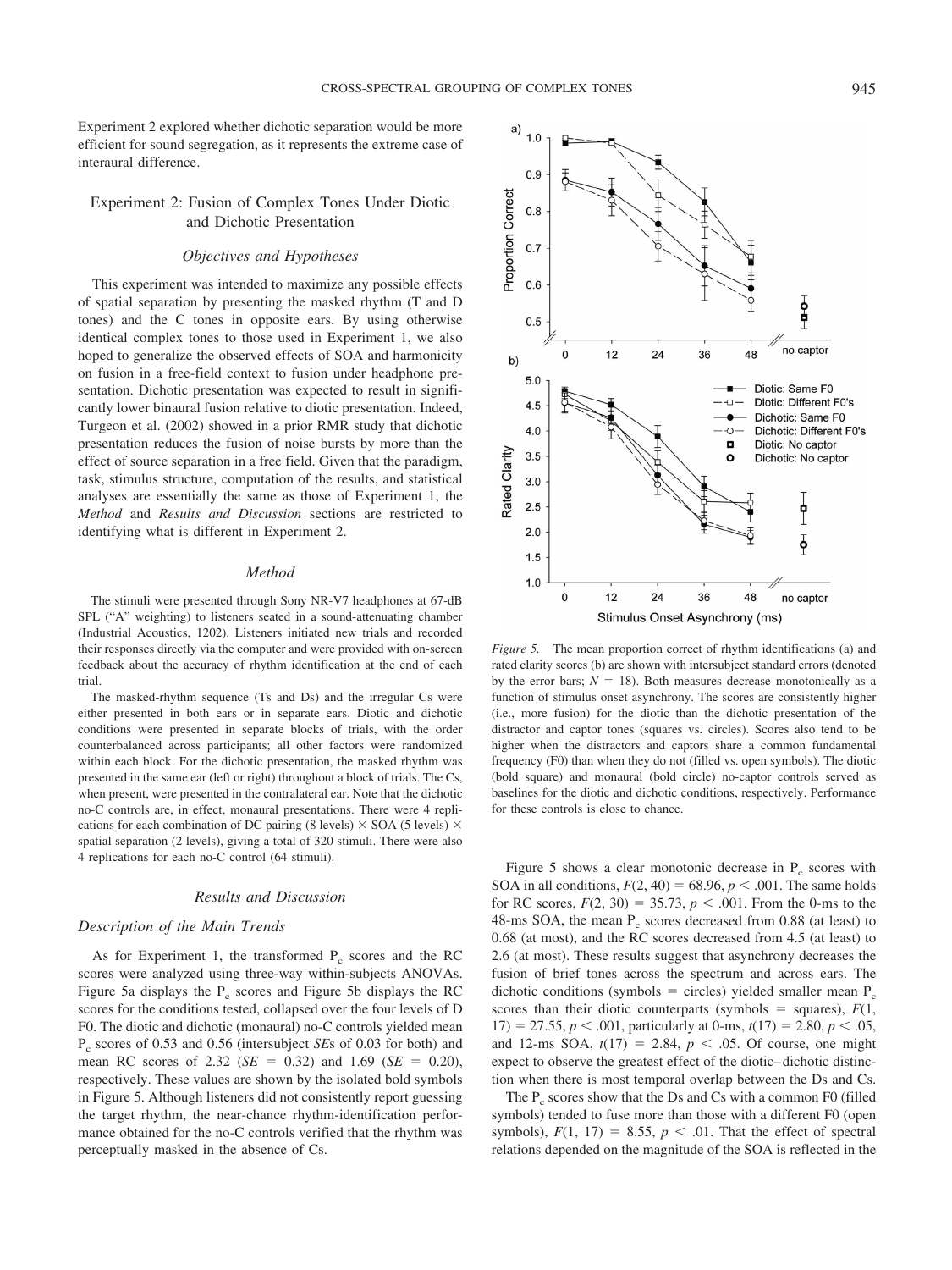two-way interaction between those factors for both  $P_c$  scores,  $F(3, \theta)$  $54$ ) = 3.66,  $p < .05$ , and RC scores,  $F(2, 40) = 11.48$ ,  $p < .001$ . The absence of a common-F0 effect at 0 and 12 ms SOA is probably due to the near-ceiling performance at those SOAs. Its absence is expected at 48-ms SOA, for which there is no overlap of the Ds and Cs. Clear and substantial differences in  $P_c$  and RC scores due to spectral relations were restricted to only two conditions: the 24-ms and the 36-ms SOA diotic stimuli.

Figure 6 shows the mean SOA thresholds for the four spectro– spatial conditions. As in Experiment 1, participants whose performance was all above or below the 0.75  $P_c$  threshold for a given condition were not used to estimate its mean SOA threshold. The mean thresholds for the two diotic and the two dichotic conditions were based on 15 and 17 of the 18 listeners, respectively. The mean goodness of fit  $(r^2)$  was .97 or above ( $p < .05$  in all cases). The thresholds were clearly lower in dichotic (two right-hand bars) than in diotic presentation (two left-hand bars). This difference is larger when Ds and Cs share a common F0 (13.8 ms, as shown by the two filled bars) than when they do not (8.7 ms, as shown by the two open bars). Overall, these results suggest that an SOA of about 30 to 40 ms is required for the segregation of short-duration tones (e.g., the perception of Ds and Cs as distinct events). This range corresponds to the lead time required for a partial to no longer contribute to the timbre of a complex tone (e.g., Bregman & Pinker, 1978) or its lateralization (e.g., Hill & Darwin, 1993). Although the asynchrony needed for segregating temporally contiguous brief sounds can be lowered by presenting them in separate ears, it does not seem to be much affected by whether they share a common F0.

#### *Summary of Results and Interim Discussion*

The effect of spatial separation by ear of presentation, though weaker than the effect of SOA, is robust. It can lower substantially



*Figure 6.* Mean stimulus onset asynchrony (SOA) thresholds, with intersubject standard errors (denoted by the error bars), are shown for diotically and dichotically presented distractor and captor tones sharing a common fundamental frequency (F0; filled bars) or not (open bars). Individual SOA thresholds were determined from the 0.75 proportion-correct level of the best-fitting Weibull psychometric function for each condition.

the temporal disparity needed to segregate a sound from another by as much as 12 ms, regardless of whether they are harmonically related. Its effect on cross-spectral segregation holds across all SOA values from 0 to 48 ms, being strongest at intermediate values of SOA (12, 24, and 36 ms). However, dichotic stimulation is not typical of everyday listening environments, except where different sound sources are very close to opposite ears (e.g., when someone is whispering in one ear while an insect is buzzing in the other). For this reason, the separation of sound sources in a free field is considered to be more representative of the true contribution of spatial separation to sound-source segregation. The results of Experiment 1 indicate that spatial separation in a free field has little or no effect on the fusion of brief tones. Experiment 2 replicated the weak effect of harmonicity and the strong effect of asynchrony on the grouping of multipartial tones of short duration. Though small in magnitude, the effect of harmonicity in promoting fusion appears to be stronger when the components share a common lateralization (here, through diotic presentation).

One interpretation of the results of Experiments 1 and 2 is that asynchrony, especially onset asynchrony, dominates the grouping of short-duration tones. This interpretation was proposed in a prior RMR study (Turgeon et al., 2002). However, it would be premature to accept this proposal at this stage. This is because the experiments reported so far used a stimulus design that confounds the factors of onset asynchrony and degree of temporal overlap. Perhaps the decline in the accuracy of rhythm identification with increasing SOA reflects the increasing exposure of the Ds. Indeed, an SOA of 48 ms gives rise to DC units in which the Ds and Cs do not overlap at all. Previous studies of the effects of onset asynchrony on auditory grouping are often similarly confounded (e.g., Bregman & Pinker, 1978). Furthermore, the increasingly brief period of overlap for Ds and Cs as the SOA is increased may have reduced the scope for factors like harmonicity and spatial location to influence performance. Finally, reducing the increase in withinchannel interactions among the partials of the Ds and Cs when they do not share a common F0 may reveal a greater effect of harmonicity than observed so far. Experiment 3 attempted to overcome these limitations.

# Experiment 3: Relative Contribution of Asynchrony and Temporal Overlap

## *Objectives and Hypotheses*

Experiment 3 attempted to tease apart the relative contributions of onset asynchrony and temporal overlap by using Ds and Cs that vary in their degree of onset asynchrony but which maintain a constant duration of temporal overlap. Specifically, the SOA magnitude was the same as that used in Experiments 1 and 2. However, unlike the previous stimuli, the Ds and Cs used in Experiment 3 had a constant period of overlap, corresponding to the full duration of the Ds (48 ms). This approach ensured that no portion of the Ds was heard in isolation when the Cs were present. If SOA has a similar effect on rhythm identification under these conditions, then one can be confident that SOA per se, rather than degree of temporal overlap, was the key factor affecting performance in Experiments 1 and 2. In contrast, a greatly reduced effect of SOA would suggest that earlier studies had overestimated the importance of onset asynchrony in determining the perceptual fusion of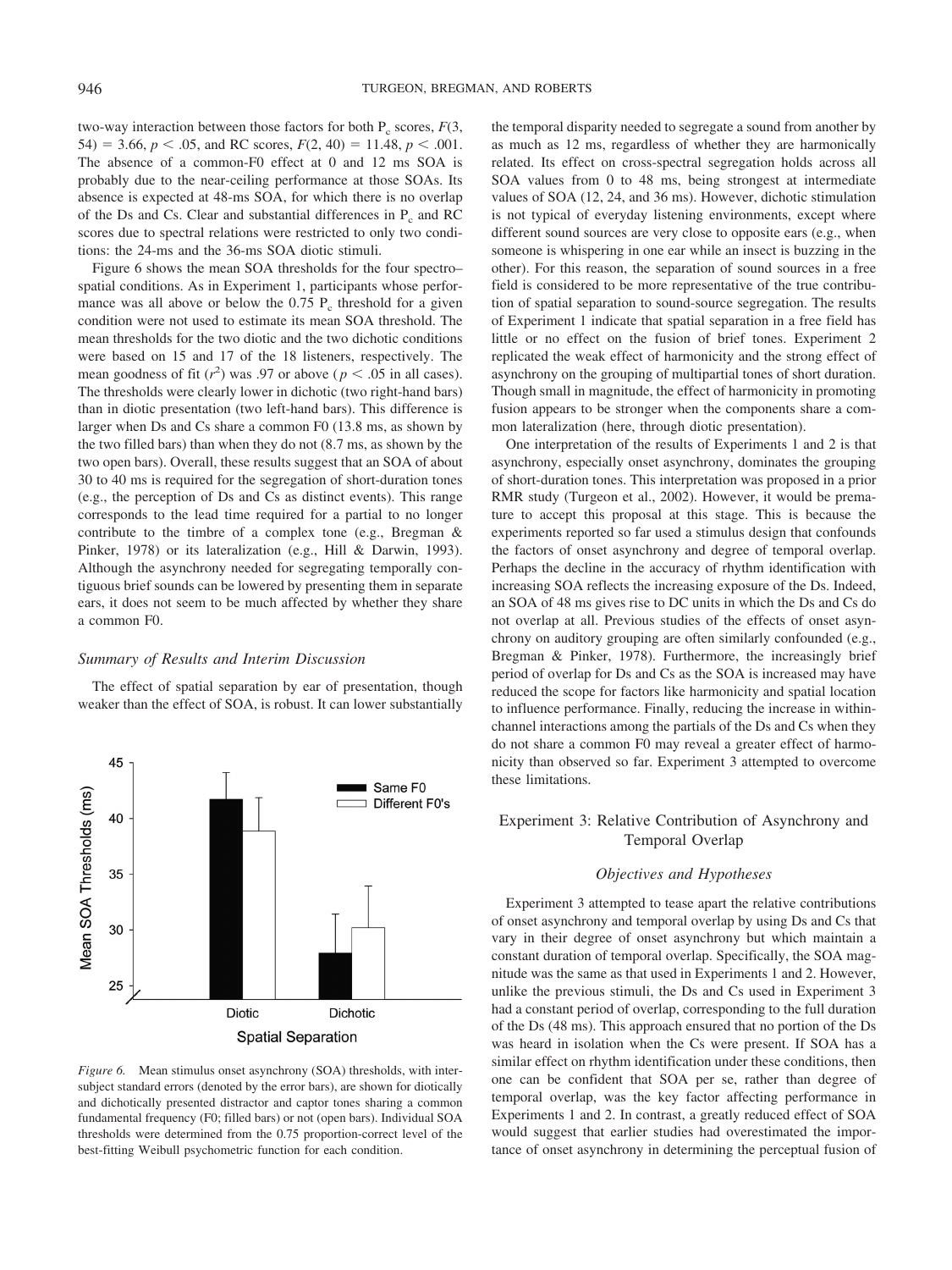brief tones and would also demonstrate a major role for degree of temporal overlap in governing performance.

Another goal of Experiment 3 was to optimize the measurement of the effect of harmonic relations on the fusion of brief tones. This was done in two ways. First, by maintaining the duration of temporal overlap of the Ds constant at 48 ms for all SOAs tested, the auditory system should have a better sampling of the fundamental period. Second, the different-F0 condition was replaced by a shifted-C condition in which harmonic relations between the Cs and Ds were disrupted not by changing the F0 of the Cs but instead by adding a fixed increment to the frequency of each component of the Cs. This manipulation, known as frequency shifting, has previously been used in studies of low pitch (e.g., de Boer, 1976; Patterson, 1973) and of spectral grouping (e.g., Roberts & Brunstrom, 1998, 2001). The advantage of using frequency-shifted Cs with the same nominal F0 as the Ds is that the component spacing of the Cs does not change on a linear scale. Therefore, the higher components will not come into such close proximity in the combined DC units as would be the case if the Cs and Ds differed in F0 by 10% (as in Experiments 1 and 2). This reduces the potentially confounding effect of differences in the extent of withinchannel interactions between conditions.

## *Method*

The listeners were 7 normal-hearing adults, mostly students at the University of Birmingham who were naive to the purpose of the experiment. The stimuli were presented using a Turtle Beach Montego A3DX Stream sound card through Sennheiser HD480-13II headphones at 67-dB SPL ("A" weighting). No external filtering was required. All other features of the stimulus generation and presentation were the same as in Experiment 2.

## *Stimuli*

The temporal structure of the two rhythmic patterns, the temporal density of the Ds, and the variability in the distribution of the irregular intervals between them were the same as in Experiments 1 and 2. Only the duration of the Cs was changed to ensure that temporal overlap with Ds was maintained constant as SOA was changed. Figure 7 shows the temporal relations between the irregular Ds and Cs. The onset asynchrony between the Ds and Cs was varied in the same way as in Experiments 1 and 2 (i.e., SOAs of 0, 12, 24, 36, or 48 ms). For most conditions, the Cs at 96 ms were twice as long as the Ds and rhythmic Ts (48 ms), and the duration of temporal overlap was maintained constant at 48 ms (see Figure 7a). These conditions were to allow the contribution of SOA to be assessed unconfounded by changes in temporal overlap. In addition, a no-overlap control condition was added (see Figure 7b), which was identical to the 48-ms SOA condition of Experiments 1 and 2. As in the prior RMR experiments, there was also a no-C control (see Figure 7c) to ensure that the rhythm was perceptually masked in the absence of Cs.

All stimuli were presented diotically. The Ds and rhythmic Ts were always the first four even harmonics of 300 Hz (corresponding to the first four harmonics of 600 Hz). The Cs were either the first four odd harmonics of 300 Hz or these components were frequency shifted downward by 20% of F0 (i.e., by 60 Hz). This manipulation destroyed the harmonic relations between the Ds and Cs without changing the spacing in Hz between the components of the Cs. This ensured that all components in the DC units were separated by at least one equivalent rectangular bandwidth in both the same-F0 and shifted-C conditions. Frequency shifting the C has relatively little effect on its own perceptual coherence (Roberts & Brunstrom, 1998, 2001).



*Figure 7.* a: The temporal relations between the distractor (D) and captor (C) tones: the 96-ms C tones either began simultaneously with the 48-ms D tones or were leading by 12, 24, 36, or 48 ms. The different stimulus onset asynchronies (SOA) had the same 48-ms duration of temporal overlap of Cs and Ds. b: The 48-ms SOA condition with nonoverlapping C and D tones; note that the C tones are now 48-ms long. c: The no-C control where only D and acoustically identical target (T) rhythm tones were present. As in Experiments 1 and 2, the onset time of each D (or DC unit) was selected randomly over a 96-ms range.

#### *Design*

For the conditions with temporally overlapping DC units, the Cs were (a) either harmonically related to the Ds or not and (b) either shared a common onset time with the Ds or were advanced by 12, 24, 36, or 48 ms. The  $P_c$  (arcsine transformed) and RC scores obtained were analyzed using two-way within-subjects ANOVAs, with harmonicity (two levels) and SOA (five levels). The no-overlap controls (Cs duration  $= 48$  ms instead of 96 ms) and the no-C controls did not form an orthogonal design with the overlap conditions. Accordingly, *t* tests were performed to compare (a) the overlapping and nonoverlapping 48-ms SOA conditions and (b) the latter conditions with the no-C control. There were 16 replications for each condition, giving a total of 192 stimuli, including the controls. The stimuli were presented in random order across trials.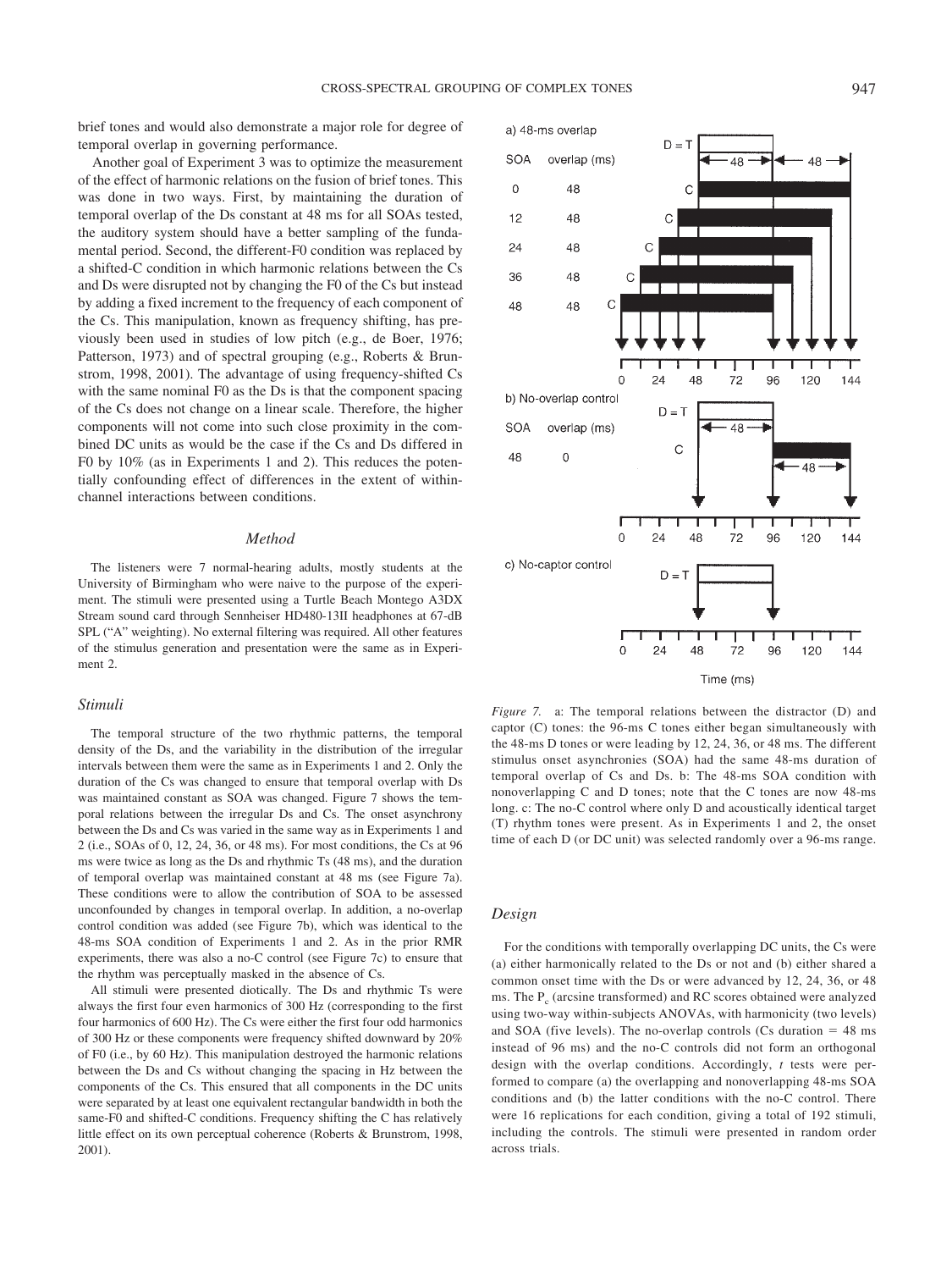#### *Results and Discussion*

## *Effect of SOA, Not Confounded by Temporal Overlap*

Figure 8 shows that the temporally coincident Ds and Cs strongly fused perceptually, as indicated by the high  $P_c$  (see Figure 8a) and RC (see Figure 8b) scores at 0-ms SOA (the left-most data points). For both the same-F0 and the shifted-C conditions, at 0-ms SOA, the  $P_c$  scores were at ceiling and the RC scores fell between RCs of 4 (*clear*) and 5 (*very clear*). These results are consistent with the conclusions drawn from Experiments 1 and 2 that temporal coincidence fuses the brief C and D tones, regardless of whether they are related by simple harmonic ratios.

For both same-F0 (filled squares) and shifted-C conditions (open squares), performance remained at ceiling for SOAs of 12



*Figure 8.* The mean proportion correct  $(P_0)$  of rhythm identifications (a) and rated clarity (RC) scores (b) are shown, with intersubject standard errors (denoted by the error bars;  $N = 7$ ), as a function of stimulus onset asynchrony (SOA). When the distractors (Ds) and captors (Cs) are harmonically related (filled symbols), their fusion is less affected by their SOA when their temporal overlap is maintained constant, as shown by the consistently high  $P_c$  and RC scores across SOA values. When the Cs are frequency shifted, and so not harmonically related to the Ds (open symbols), SOA has more effect on fusion. However, SOAs greater than 24 ms are needed to bring  $P_c$  scores below ceiling. The no-C control (triangles) gave a mean P<sub>c</sub> score close to chance and a mean RC score close to 1 (*guessing*).

and 24 ms. Performance began to fall for an SOA of 36 ms in the shifted-C condition, but an SOA of 48 ms was needed in the same-F0 condition before it fell below ceiling. SOA thresholds were not computed in this experiment, because the mean performance did not fall below the  $0.75$  P<sub>c</sub> threshold level even at the largest SOA (48 ms). That in itself shows that onset asynchrony has a weaker effect on the fusion of Ds and Cs when temporal overlap is maintained throughout the 48-ms duration of the Ds. It appears that longer Ds, allowing for larger SOAs between the Ds and Cs while maintaining their 100% overlap, would be needed to establish the duration at which the effect of SOA approaches asymptote.

Statistical analysis of the data using a standard criterion is consistent with the observed weak effect of SOA on both the transformed P<sub>c</sub> scores,  $F(4, 24) = 3.66$ ,  $p < .05$ , and the RC scores,  $F(4, 24) = 9.98$ ,  $p < .01$ . Note, however, that the effect no longer reaches significance for the  $P<sub>c</sub>$  scores if assessed using the conservative Greenhouse-Geisser correction, as used in Experiments 1 and 2. Although the interaction of  $SOA \times$  Harmonicity was significant for the RC scores,  $F(4, 24) = 5.86$ ,  $p < .05$ , it was not for the P<sub>c</sub> scores,  $F(4, 24) = 1.50, p > .20$ .

## *Effect of Temporal Overlap*

A comparison between the 48-ms SOA fully overlapped conditions and their no-overlap counterparts (squares vs. circles; see Figure 8) can show whether overlap of Ds and Cs is critical in determining their fusion into DC units, thereby releasing the rhythm from masking. Compare the  $P_c$  score of 0.88 ( $SE = 0.06$ ) for harmonically related overlapping Ds and Cs against the much lower one of  $0.67$  (*SE* = 0.07) for their nonoverlapping counterparts; this yields a significant difference between their transformed  $P_c$  scores,  $t(6) = 2.78$ ,  $p < .05$ . Though there is a trend in the same direction, this effect of temporal overlap does not hold in conditions in which the Cs are frequency shifted away from simple harmonic relations with the Ds,  $t(6) = 1.83$ ,  $p > .10$ . The difference in  $P_c$  scores of about 0.2 between the overlapping and nonoverlapping 48-ms SOA conditions is twice the magnitude of that found between the smallest (0 ms) and largest (48 ms) SOAs for temporally overlapping harmonic Cs and Ds. For an SOA of 48 ms, the trend toward stronger fusion of overlapping Cs and Ds that share a common F0 may be attributed to the 48-ms temporal window for sampling the pitch period (14.4 repetitions of 3.33 ms).

# *A Role for Offset Asynchrony or Attention-Based Selection?*

The relatively weak effect of SOA on RMR performance when the Ds remain fully overlapped with the Cs is consistent with the finding of Dannenbring and Bregman (1978) that asynchrony assists the segregation of a component into a sequential stream only if it exposes part of that component. However, there are two reasons why Experiment 3 may have underestimated the effect of SOA on the fusion of the Cs and Ds. First, the design did not control for any possible effects of offset asynchrony. Second, the ear had no opportunity to sample the properties of the Ds uncontaminated by those of the Cs. These points are considered in turn.

At least for brief tones, there is evidence that synchrony of offset, as well as onset, facilitates the perceptual fusion of partials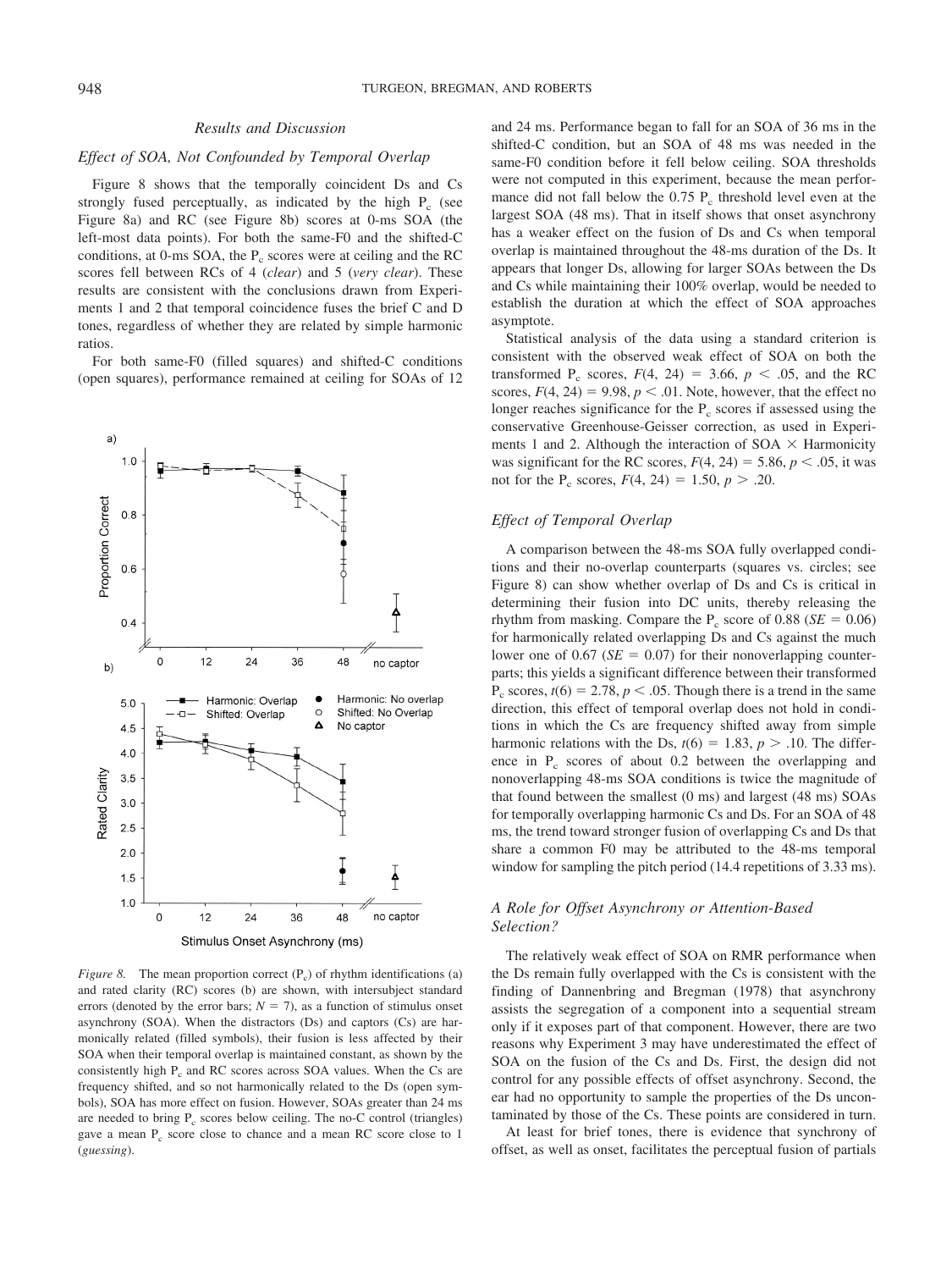(see Darwin & Carlyon, 1995). In Experiment 3, SOA covaried with degree of offset asynchrony, because the effect of SOA was measured while maintaining a constant duration for the Cs and Ds and for their overlap. In particular, the 48-ms SOA overlapping conditions were associated with synchronous offsets of the Ds and Cs that may have encouraged their fusion and hence led to improved RMR performance. Although an effect of offset asynchrony cannot be ruled out, we do not believe the size of the effect to be large for the following reasons. First, offset asynchrony is less than half as effective as onset asynchrony, at least for reducing the contribution of a harmonic to vowel timbre (Darwin & Sutherland, 1984; Roberts & Moore, 1991). Second, an SOA of 0 ms is associated with an offset asynchrony of 48 ms, yet performance was at ceiling in both same-F0 and shifted-C conditions. Clearly, an offset asynchrony alone is insufficient to reduce performance.

Although the Ds were acoustically identical to the rhythmic target tones (Ts), they may not have been perceptually identical as a result of influence by the Cs. For instance, the 48-ms SOA fully overlapping Cs could have affected the overall perceived loudness and/or roughness of the sequence of Ds, even in the absence of perceptual fusion between the Cs and Ds. This would have created loudness and/or timbre cues to distinguish the Ts and Ds, allowing attention-based selection of the regular Ts from the masked rhythm.

## *Effect of Harmonicity Under Conditions of Constant Overlap*

Although the main effect of harmonicity on RC scores approached significance,  $F(1, 6) = 5.52$ ,  $p = .057$ , this effect was not significant for the transformed  $P_c$  scores,  $F(1, 6) = 1.24$ ,  $p > .20$ . This is probably due to near-ceiling performance at small SOAs. Furthermore, Rasch (1978) reported that harmonic relations had little or no effect on the segregation of asynchronous tones. However, there was a trend toward poorer accuracy for the shifted-C condition at longer SOAs (differences in  $P_c$ scores of 0.09 and 0.13 at SOAs of 36 ms and 48 ms, respectively). These differences are actually larger in magnitude than the corresponding differences in  $P_c$  scores between same-F0 and different-F0 stimuli under diotic presentation found in Experiment 2 (0.06 at 0.36-ms SOA and 0.02 at 48-ms SOA; see Figure 5a). Care must be taken when comparing the results of Experiments 2 and 3, because different listeners took part and different strategies were used to control the harmonicity of the DC units (different-F0 conditions vs. shifted-C conditions). Nonetheless, this observation is consistent with the hypothesized greater contribution of simple harmonic ratios to perceptual fusion when there is greater temporal overlap and when differences in within-channel interactions are minimized.

## *Even Nonoverlapping Cs Affect RMR*

Figure 8a shows mean  $P_c$  scores of 0.67 and 0.56 for the same-F0 (filled circle) and shifted-C (open circle) no-overlap conditions, respectively, and a mean  $P_c$  score of 0.43 for the no-C control (bold triangle). Both means are above chance, and the difference between the harmonic no-overlap condition and the no-C control approaches significance,  $t(6) = 2.42$ ,  $p = .052$ . This finding suggests that the mere presence of the Cs as part of the overall sequence can assist rhythm-identification performance, if the Cs and Ds share a common F0. A similar result has already been noted for the corresponding nonoverlapping conditions in Experiments 1 and 2 (SOA  $=$  48 ms). What might account for the observed above-chance performance when the Cs and Ds do not overlap?

The nonoverlapping stimuli used are all structured such that each D is followed immediately by a C. The absence of a silent interval between them offers the opportunity for several possible sequential factors to operate. These possibilities are evaluated in turn.

1. The Cs may have weakened the representation of the immediately preceding Ds through a process akin to backward recognition masking (Massaro, 1975). The finding of above-chance performance (*d'* scores around 1) for the corresponding nonoverlapping conditions in the RMR study of Turgeon et al. (2002, Experiment 2, Figure 7b, p. 1826) is consistent with this interpretation. Their study used sequences of narrow-band noises in which the Ds and Cs occupied different spectral regions, whereas the current study used complex-tone Ds and Cs whose components were interleaved. Given that backward recognition masking is not greatly dependent on frequency separation, one would expect above-chance performance for nonoverlapping conditions in both studies, despite differences in the spectral proximity of Cs and Ds.

2. The Cs may have acted as some form of temporal marker for the Ds, allowing attentional processes to identify them and hence to ignore them, perhaps through some inhibitory process. However, there is no evidence that the act of selecting one set of stimuli (the Ds) from the masked rhythm will lead to improved selection of another set (the target rhythm). Indeed, Bregman (1990, p. 452) argued that attentional selection of one set of elements does not create a residual set that is either diminished or organized.

3. In music, a short note can be embellished by following it with a short grace note in close succession. The perceptual unit formed by this ornamentation sounds longer and has a slightly different quality from the original note. A similar phenomenon may occur in our nonoverlapping conditions, such that the Cs act as grace notes for the Ds and so introduce timbre and duration cues to distinguish them from the target rhythm.

4. It is interesting that the clearest case of superior RMR performance when Ds and Cs share a common F0 than when they do not occurs for Ds and Cs that do not overlap in time. It is not clear why this should be the case, but we offer two (possibly related) speculations. First, there is evidence that nonoverlapping harmonically related components can integrate as if they were presented simultaneously under certain conditions. In particular, Ciocca and Darwin (1999) have shown that a low pitch can be generated from a series of nonsimultaneous partials related by simple harmonic ratios. Second, it may be the case that the effectiveness of a grace note is enhanced if it is harmonically related to the original note. Either (or both) of these factors could act to improve rhythm identification.

All of the experiments reported here (except for the temporally overlapping conditions of Experiment 3, shown in Figure 7a), and the second experiment of Turgeon et al. (2002), created SOAs by delaying the Cs relative to the Ds. However, the first experiment of Turgeon et al. differed in that SOAs were created either by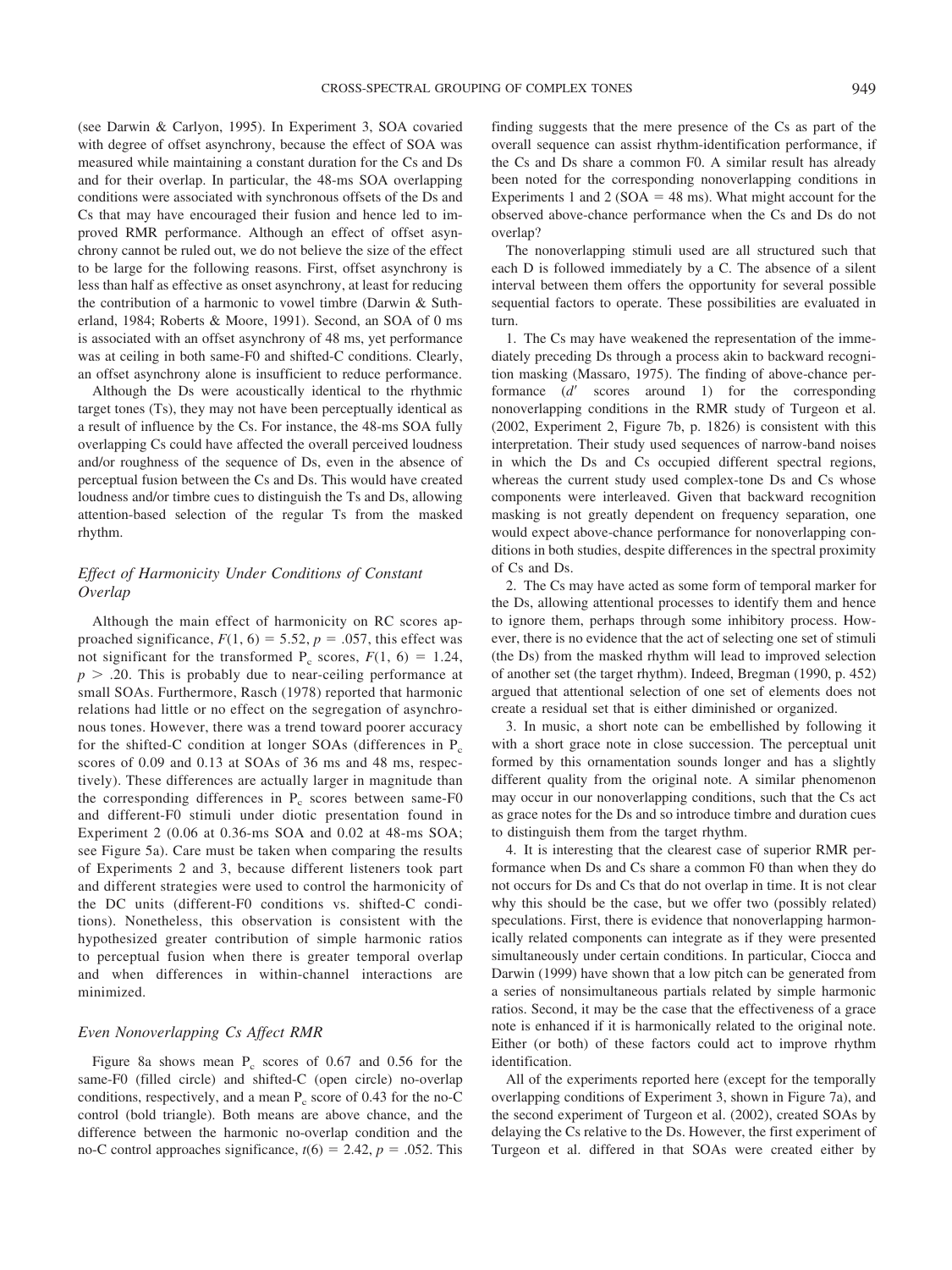delaying or advancing the Cs (with equal likelihood in a given trial). Their results (see Figure 3b, p. 1823) indicated that *d'* values fell to around chance for the nonoverlapping conditions  $(SOA =$ 48 ms). This finding is consistent with the hypothesized contributions of the factors listed above. In particular, a C cannot act as a backward masker or as a grace note for a D if it precedes it.

One other possibility that cannot be ruled out completely is that listeners might learn, through repeated exposure, that there are differences in the possible patterns of Cs associated with the two target sequences, despite the substantial randomization of onset times that was used. If so, there may be some residual information in the timing of the Cs that can act as a weak cue to the identity of the target sequence, even when the Ds and Cs do not overlap. However, the near-chance performance observed by Turgeon et al. (2002, Experiment 1) for their no-overlap conditions suggests that such a learning effect is negligible, because one would not expect it to depend on whether the Cs are delayed or advanced, relative to the Ds.

## *Summary of Results*

SOA continues to influence the accuracy of rhythm identification when the Ds are heard accompanied by the Cs for their entire duration. However, accuracy remains quite high even for an SOA of 48 ms, especially when the Ds and Cs share a common F0. This finding emphasizes the importance of variations in degree of temporal overlap for the results obtained in Experiments 1 and 2. Consistent with earlier findings (Dannenbring & Bregman, 1978; Rasch, 1978), it is clear that asynchrony is a far better cue for segregating the components that are partly exposed (i.e., begin before or end after the others) than those that are not (i.e., begin after or end before the others). The relatively small contribution of harmonic relations between the Cs and Ds, which did not reach significance as a main effect, indicates that this factor is far less important than asynchrony in determining the fusion of complex tones of short duration. The above-chance performance observed for the nonoverlapping controls indicates that the mere presence of the Cs can be sufficient to identify the target rhythm. Presumably, either backward recognition masking weakens the representation of the Ds or the Cs act in a manner akin to a grace note to form a coherent DC unit. In either case, listeners would be able to select the regular targets (rhythm) from the irregular Ds based on differences in coloration or salience, even when the Ds and Cs are not fused per se. The role of such schema-based strategies in comparison with the effects of preattentive primitive grouping cues on RMR merits further investigation.

#### General Discussion

# *The Effect of Onset Asynchrony on Perceptual Organization Is Asymmetric*

The results of Experiment 3 challenge an assumption that has remained prominent since the early auditory-grouping studies (e.g., Bregman & Pinker, 1978); namely that asynchrony, in particular that of onsets, is directly responsible for the observed segregation of temporally overlapping sounds into separate perceived events. When the degree of temporal overlap between the Ds and Cs was maintained constant at 48 ms (i.e., the total duration of the Ds), onset asynchrony affected fusion only weakly; indeed, for some listeners it had no effect at all. This suggests that onset asynchrony acts as a strong cue for the segregation of a brief target sound from a mixture only if the target is partly exposed by the asynchrony. Dannenbring and Bregman (1978) reported a similar asymmetry in the effect of onset asynchrony on the extent to which a component could be captured from a complex sound into a sequential stream. However, there may be another explanation for the apparent weakness of SOA as a grouping cue in Experiment 3.

The high level of performance in the RMR task for an SOA of 48 ms when the Ds and Cs overlap does not necessarily imply that they have fused perceptually. Indeed, the old-plus-new heuristic (Bregman, 1990) specifically assumes that a leading sound can be removed perceptually from a sound mixture to facilitate computation of the perceptual properties corresponding to the new acoustic elements. For example, preceding a flat spectrum with the spectral complement of a vowel (i.e., the inverse of the peaks and valleys in its normal spectrum) leads to the percept of a vowel-like coloration on the flat spectrum. This phenomenon is known as the enhancement effect (Summerfield, Haggard, Foster, & Gray, 1984). Although the operation of the old-plus-new heuristic improves the effective signal-to-noise ratio for the new sound, the separation is not a perfect one. In the context of Experiment 3, the perceptual properties of the Ds can be separated from the C plus D mixture on the basis of the independent sample of the leading Cs. However, the Ds are never heard in isolation and so are colored by their overlap, resulting in small but potentially discernible differences in properties like loudness and roughness compared with Ds heard in isolation. This offers an opportunity for schema-based selection strategies to uncover the target rhythm by exploiting the coloration of the Ds to tease them apart from the acoustically similar regular tones. To the extent that some listeners may have used a strategy of this kind, the effect of onset asynchrony on the fusion of temporally overlapping Cs and Ds may have been underestimated in Experiment 3.

Our findings illustrate the importance of attempting to tease apart the role of various temporal factors in simultaneous grouping, such as duration of overlap, onset synchrony, and offset synchrony. The studies of Bregman and Pinker (1978) and Turgeon et al. (2002) did not make such an attempt. However, the need to maintain temporal overlap constant as onset asynchrony was manipulated did not allow the teasing apart of the relative contributions of onset and offset asynchrony in Experiment 3. Although there is reason to expect a substantially smaller contribution of differences in offset than onset time (see, e.g., Roberts & Moore, 1991), a complete picture of the relative contribution of onset asynchrony, offset asynchrony, and duration of overlap to cross-spectral grouping would require two further experiments. One experiment should vary both temporal overlap and offset asynchrony while maintaining synchronous onsets, and the other should vary both temporal overlap and onset asynchrony while maintaining synchronous offsets.

# *Sound-Source Segregation Can Be Independent of Sound-Source Location in Space*

Regardless of whether the tones came from a common location in space (free-field presentation) did not seem to matter in Exper-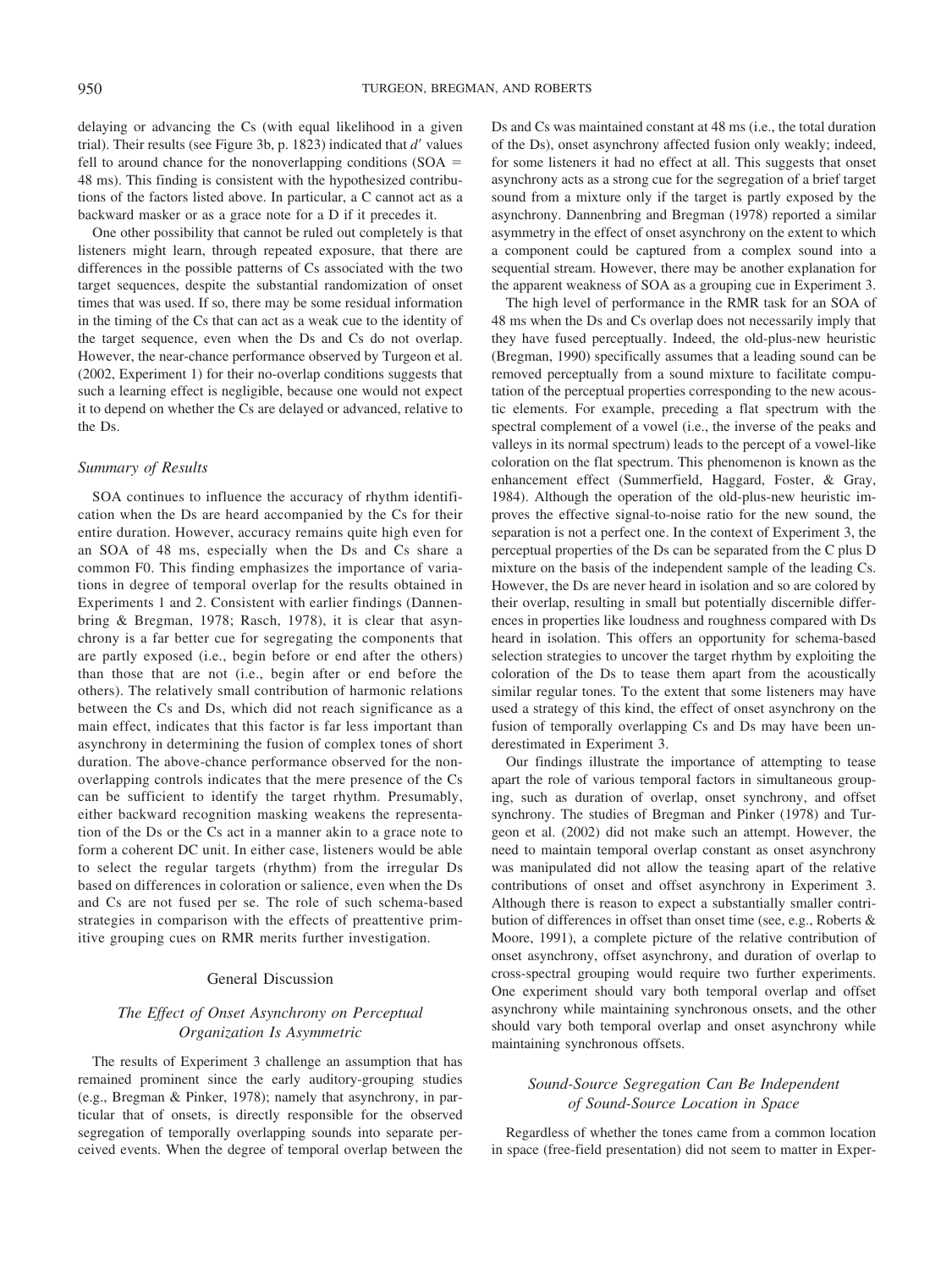iment 1. In contrast, in Experiment 2 there was evidence for greater fusion of otherwise identical Cs and Ds when they were presented diotically rather than dichotically over headphones. Although it is conceivable to have real-world situations in which one sound stimulates one ear only, such situations are relatively rare. Free-field testing is more akin to real-world situations in which each of many individual sounds stimulate both ears, though at slightly different times and intensities, allowing for the computation of the location of each sound source. Within a free-field context, sound-source separation in space does not seem to be a potent cue for segregating brief sounds.

The present and prior RMR experiments (Turgeon et al., 2002) provide empirical support that spectrotemporal regularities are weighted more in auditory scene analysis than the spatial positions of sound sources. In particular, synchrony and temporal overlap appear to play the dominant role in grouping sounds. This is predicted from the theory of indispensable attributes (TIA), originally proposed by Kubovy (1981) and recently debated by Neuhoff (2003) and by Kubovy and his colleagues (Kubovy & Van Valkenburg, 2001; Van Valkenburg & Kubovy, 2003). According to TIA, auditory objects are formed in pitch time, whereas visual objects are formed in space time. The description of the retinal image in two spatial coordinates and of the auditory image in Frequency  $\times$  Time coordinates (i.e., those of a spectrogram) might be best suited to describe different perceptual properties of world objects and events (what) and to specify different parameters of action (how). By this view, vision is specialized for spatiotemporal change and audition for spectrotemporal change. This is not to imply that their contributions are exclusive. Just as the acoustic signal provides some information to the animal about the displacement of a target sound source in space, the visual signal can provide information about spectrotemporal change, such as a change in color over time or a change in the flickering frequency of a light. Without taking a position regarding the specific tenets of TIA, our view, developed in Cisek and Turgeon (1999), shares with it the idea that the physical properties of visual and auditory signals motivate some degree of specialization.

# *Theoretical Considerations on Sound-Source Segregation (How Many) and Localization (Where)*

The experiments reported here used Cs and Ds with spectrally interleaved components. However, the finding in a previous RMR study (Turgeon et al., 2002) that brief narrow-band noises presented at different spatial locations can fuse even when they are wide apart in frequency suggests that binaural fusion is not spectrally limited for the purpose of computing sound-source characteristics like pitch and timbre. This does not take into account whether the location of the source is perceived correctly; that is, in the present study, when a single sound was perceived, we do not know whether the source location in space (where) was perceived accurately. Further investigation is needed to establish whether the perception of a single sound event at a particular location (what is where) is spectrally limited. One way to proceed would be by asking separate questions for the same signal, namely, one evaluating fusion (e.g., How many sounds do you hear?) and another evaluating sound-source localization (e.g., Where are individual sounds coming from?). Some informal observations of Martine Turgeon, who is a highly trained listener with the RMR paradigm,

suggest that there may be different processes for (a) retrieving the number and identity of sound sources, (b) retrieving the locations of sound sources, and that (c) our methodology is sensitive only to the former. When the irregular Ds fused clearly with simultaneous Cs on the other side of the semicircular array in Experiment 1, the rhythm was released from masking and perceived as coming from its veridical location. On the other hand, the irregular DC units were typically perceived as coming from an illusory location, namely, from a virtual source somewhere between the central speaker and the veridical location of the Cs, though somewhat closer to the latter. The perceived location of the virtual source of the DC complex was however more diffuse than that of the target rhythm (i.e., not as accurately defined in space).

The auditory system might localize sound sources in different ways. One is familiar and involves the computation of interaural time differences and interaural level differences for spectrally overlapping bands of energy across the two ears (Blauert, 1983; Jeffress, 1972; Lindeman, 1986). Alternatively, the system might attribute a single location to a perceived source when its spectrally distributed components exhibit properties that are typical of distinct world events, such as temporal correlation (e.g., synchronous onsets, common temporal envelope) and/or spectral regularities (e.g., harmonicity). One of the major conclusions of Experiment 1 is that when brief complex tones happen synchronously, perceptual fusion or segregation does not depend on sound-source separation in space. Sound segregation is such a basic property of audition that one might expect the system to compute it even in the face of ambiguity in the signal (e.g., as to where it comes from).

# *The Role of Attentionally Driven Grouping Strategies in RMR*

The use of the RMR paradigm creates perceptual ambiguity in which the Ds can either group sequentially with the rhythm so as to form the masked-rhythm sequence or group simultaneously with the Cs, forming new DC units, perceptually distinct from the rhythmic sounds. This might be the ideal condition under which attentionally based strategies can jump in, resolving the ambiguity in the signal on the basis of cognitive expectations and/or learned heuristics. Indeed, the finding of above-chance performance for the nonoverlap controls in all of the experiments reported here supports this idea. This poses an important challenge for the use of the RMR paradigm to isolate primitive-grouping heuristics in auditory-unit formation, that is, biologically implemented hardwired heuristics having evolved to extract adaptive regularities in the energy array. By the same token, such perceptual ambiguity makes RMR a good tool to investigate the interaction between primitive and schema-based grouping cues. Further RMR studies could pit preattentive and attentionally driven cues against each other.

## Conclusions

The use of the RMR paradigm allows the evaluation of the relative importance of auditory-grouping cues for sound-source determination in the case of short signals. Together, the results of the three experiments support the conclusion that temporal coincidence and deviations from it, through increased asynchrony and/or decreased temporal overlap, play by far the most important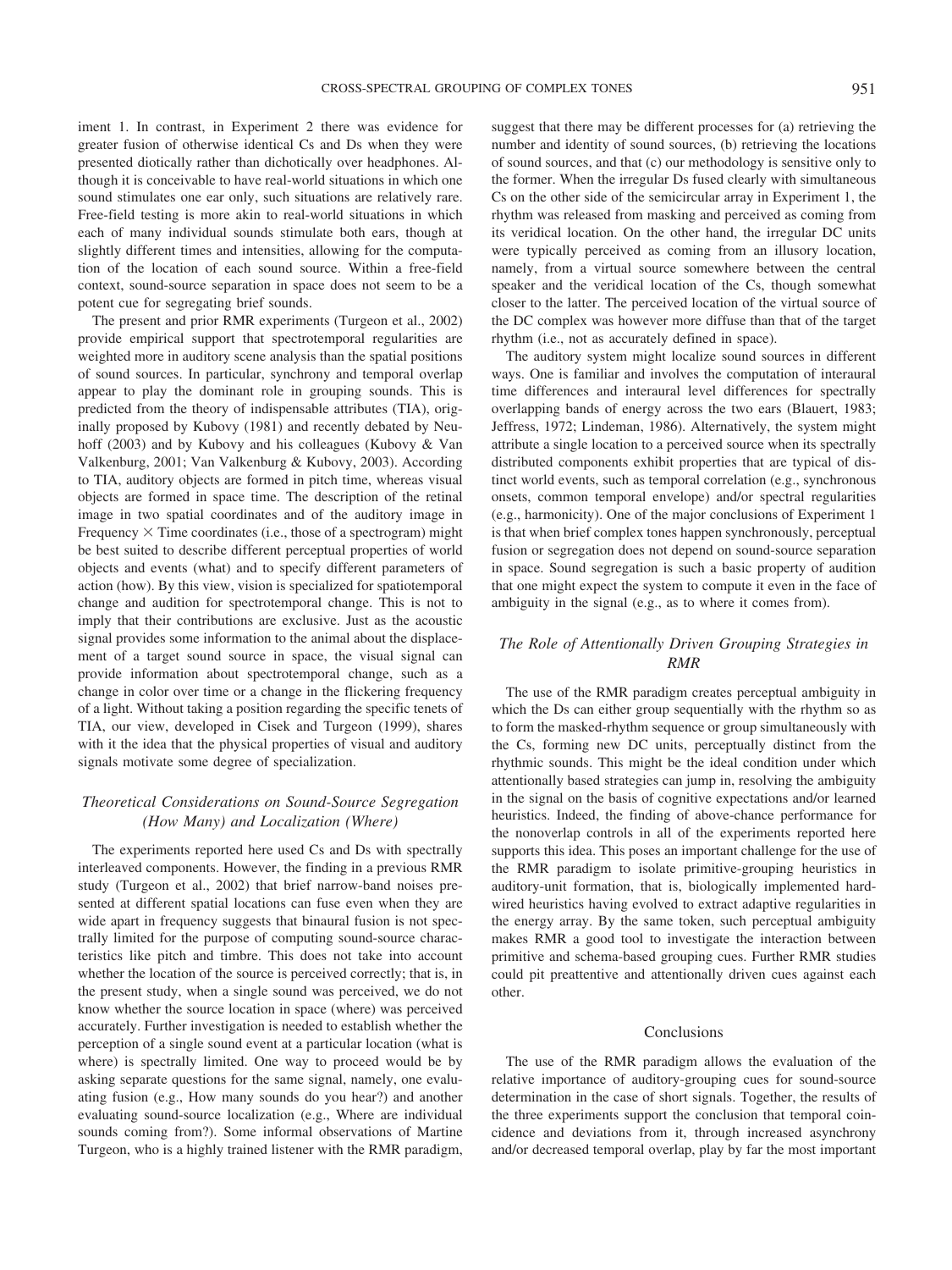role in the perceptual fusion of acoustic components of short duration. An onset-to-onset disparity between 30 and 40 ms appears to segregate partials of short duration that are partly overlapping in time, independent of their harmonic and spatial relations (Experiments 1 and 2). On the other hand, such onset-to-onset disparities do not appear to be sufficient for perceptual segregation when the Ds overlap with the Cs throughout their entire duration (Experiment 3). These results suggest that temporal overlap might have played a more important role in the reported perceptual fusion of past studies, such as that of the BC tones, attributed to their synchrony in the ABC paradigm of Bregman and Pinker (1978).

Consistent with earlier findings, it has been shown that the effect of simple harmonic ratios on the degree of fusion of brief tones is weak, regardless of whether they are asynchronous (Rasch, 1978) or synchronous (Moore, 1987). More surprisingly, it has also been established that harmonic relations can affect the fusion of brief nonoverlapping but temporally contiguous sounds. In terms of sound-source determination, evidence for the existence of an analysis of the dynamics of slow-intensity changes (temporal envelope) that crosses the spectrum and locations in space emerges from our present RMR results as well as from prior ones (Turgeon et al., 2002). Except under extreme conditions of spatial separation (dichotic presentation in Experiment 2), the fusion of brief tones appears to be independent of the spatial separation of their sources (Experiment 1).

To sum up, our finding that the degree of temporal overlap has a major effect on DC fusion probably reflects both the use of short-duration tones and the demands of the RMR task. The generality of this conclusion might be explored through the use of longer duration tones and strategies to reduce the potential usefulness of attentional cues.

#### References

- Achim, A., Ahad, P. A., & Bregman, A. S. (1995). *Manager of Auditory Perception and Linguistic Experiments (MAPLE*). Montreal, Quebec, Canada: McGill University, Department of Psychology, Auditory Perception Laboratory.
- Blauert, J. (1983). *Spatial hearing.* Cambridge, MA: MIT Press.
- Bregman, A. S. (1990). *Auditory scene analysis: The perceptual organization of sound.* Cambridge, MA: MIT Press.
- Bregman, A. S. (1993). Auditory scene analysis: Hearing in complex environments. In S. McAdams & E. Bigand (Eds.), *Thinking in sounds: Cognitive aspects of human audition* (pp. 10 –36). Oxford, England: Oxford University Press.
- Bregman, A. S., & Ahad, P. A. (1996). *Demonstrations of auditory scene analysis: The perceptual organization of sound* [CD and booklet] (pp. 41– 42). Montreal, Quebec, Canada: McGill University, Department of Psychology, Auditory Perception Laboratory..
- Bregman, A. S., & Pinker, S. (1978). Auditory streaming and the building of timbre. *Canadian Journal of Psychology, 32,* 19 –31.
- Broadbent, D. E., & Ladefoged, P. (1957). On the fusion of sounds reaching different sense organs. *Journal of the Acoustical Society of America, 29,* 708 –710.
- Brunstrom, J. M., & Roberts, B. (2000). Separate mechanisms govern the selection of spectral components for perceptual fusion and for the computation of global pitch. *Journal of the Acoustical Society of America, 107,* 1566 –1577.
- Carlyon, R. (2004). How the brain separates sounds. *Trends in Cognitive Sciences, 8,* 465– 471.
- Ciocca, V., & Darwin, C. J. (1999). The integration of nonsimultaneous frequency components into a single virtual pitch. *Journal of the Acoustical Society of America, 105,* 2421–2430.
- Cisek, P., & Turgeon, M. (1999). Binding through the fovea: A tale of perception in the service of action. *Psyche, 5,* 5–34. Retrieved September 5, 2005, from http://psyche.csse.monash.edu.au/v5/psyche-5–34 cisek.html
- Dannenbring, G., & Bregman, A. S. (1978). Streaming vs. fusion of sinusoidal components of complex tones. *Perception & Psychophysics, 24,* 369 –376.
- Darwin, C. J. (1997). Auditory grouping. *Trends in Cognitive Sciences, 1,* 327–333.
- Darwin, C. J., & Carlyon, R. (1995). Auditory grouping. In B. C. J. Moore (Ed.), *Hearing: The handbook of perception and cognition* (Vol. 6, pp. 387– 424). London: Academic Press.
- Darwin, C. J., & Ciocca, V. (1992). Grouping in pitch perception: Effects of onset asynchrony and ear of presentation of a mistuned component. *Journal of the Acoustical Society of America, 91,* 3381–3390.
- Darwin, C. J., & Hukin, R. W. (1998). Perceptual segregation of a harmonic from a vowel by interaural time difference in conjunction with mistuning and onset asynchrony. *Journal of the Acoustical Society of America, 103,* 1080 –1084.
- Darwin, C. J., & Sutherland, N. S. (1984). Grouping frequency components of vowels: When is a harmonic not a harmonic? *Quarterly Journal of Experimental Psychology: Human Experimental Psychology, 36*(A), 193–208.
- de Boer, E. (1976). On the "residue" and auditory pitch perception. In W. D. Keidel & W. D. Neff (Eds.), *Handbook of sensory physiology* (Vol. 5, pp. 479 –583). Berlin, Germany: Springer-Verlag.
- Demany, L., & Semal, C. (1988). Harmonic and melodic octave templates. *Journal of the Acoustical Society of America, 88,* 2126 –2135.
- Glasberg, B. R., & Moore, B. C. J. (1990). Derivation of auditory filter shapes from notch-noise data. *Hearing Research, 47,* 103–138.
- Hartmann, W. M., McAdams, S., & Smith, B. K. (1990). Hearing a mistuned harmonic in an otherwise periodic complex tone. *Journal of the Acoustical Society of America, 88,* 1712–1724.
- Henke, W. L. (1997). *MITSYN languages.* Belmont, MA: Author.
- Hill, N. I., & Darwin, C. J. (1993). Lateralization of a perturbed harmonic: Effects of onset asynchrony and mistuning. *Journal of the Acoustical Society of America, 100,* 2352–2364.
- Howell, D. A. (2002). *Statistical methods for psychology* (5th ed.). Duxbury, CA: Thomson Learning.
- Hukin, R. W., & Darwin, C. J. (1995). Effects of contralateral presentation and of interaural time differences in segregating a harmonic from a vowel. *Journal of the Acoustical Society of America*, 98, 1380-1387.
- Jeffress, L. A. (1972). Binaural signal detection: Vector theory. In J. V. Tobias (Ed.), *Foundations of modern auditory theory* (Vol. 2, pp. 349 –370). New York: Academic Press.
- Kidd, G., Mason, C., Rohtla, T. L., & Deliwala, P. S. (1998). Release from distracting due to spatial separation of sources in the identification of nonspeech auditory patterns. *Journal of the Acoustical Society of America, 104,* 422– 431.
- Kubovy, M. (1981). Concurrent-pitch segregation and the theory of indispensable attributes. In M. Kubovy & J. Pomerantz (Eds.), *Perceptual organization* (pp. 55–99). Hillsdale, NJ: Erlbaum.
- Kubovy, M., & Van Valkenburg, D. (2001). Auditory and visual objects. *Cognition, 80,* 97–126.
- Lindeman, W. (1986). Extension of a binaural cross-correlation model by contralateral inhibition: I. Simulation of lateralization for stationary signals. *Journal of the Acoustical Society of America, 80,* 1609 –1622.
- Macmillan, N. A., & Creelman, C. D. (1991). *Detection theory: A user's guide.* Cambridge, MA: MIT Press.
- Massaro, D. W. (1975). Backward recognition masking. *Journal of the Acoustical Society of America, 58,* 1059 –1065.